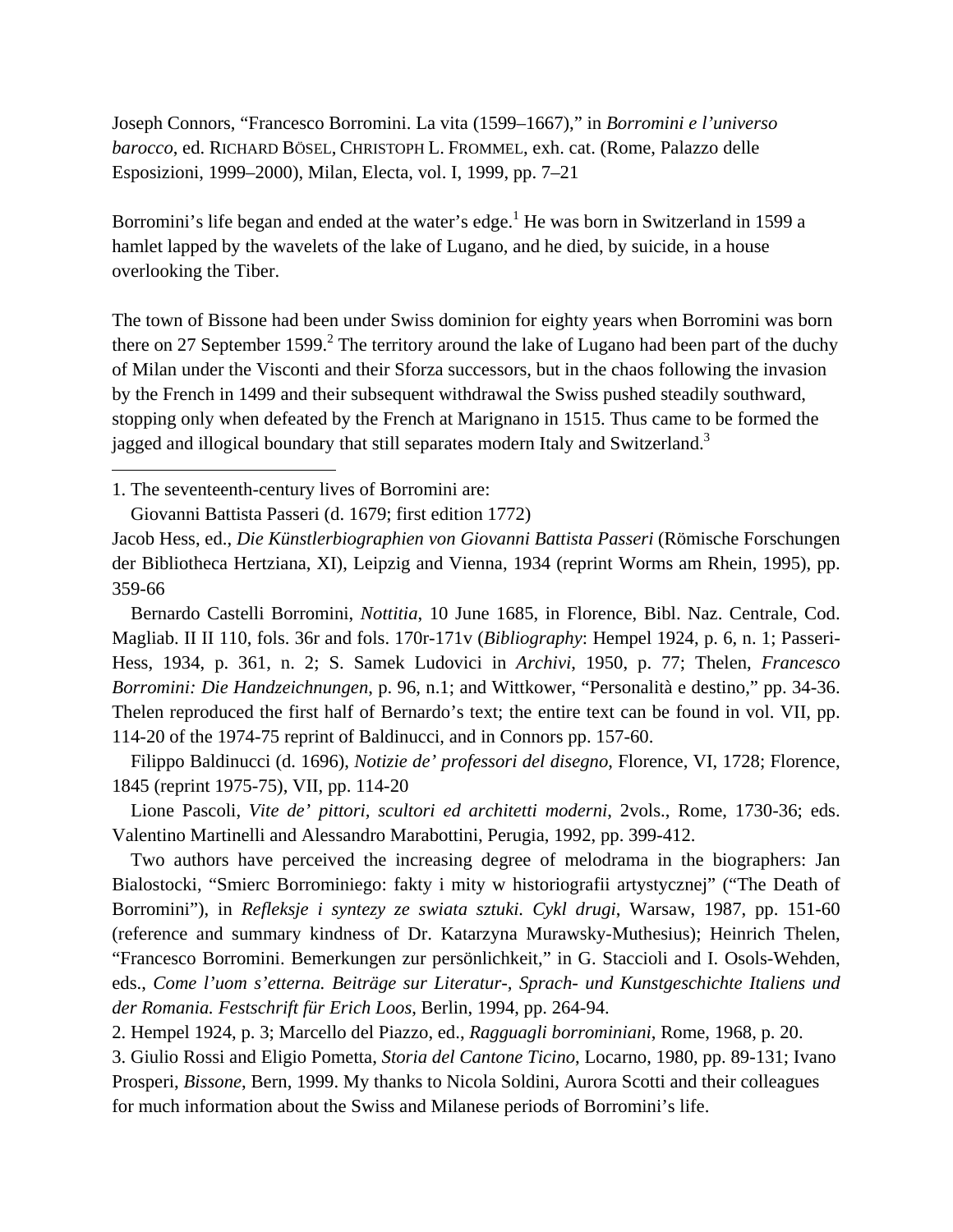Both Borromini's mother and father came from old and much-ramified clans of masons. His father had a double cognomen that he passed on to all his descendants, Giovanni Domenico Castelli Brumino; Castelli was the name of his biological father but Brumino the name of the stepfather who raised him. For his first twenty-five years our architect would be called Francesco Castelli, then in c. 1628-34 "Francesco Borromino alias Castello" or "Francesco Castelli detto Borromino," finally for the rest of his life Francesco Boromino or Borromini. His nephew and heir, Bernardo Castelli Borromini (1643-1709) would carry the double name into the eighteenth century.<sup>4</sup>

Borromini's mother Anastasia came from a distinguished family of masons and builders, the Garovo.<sup>5</sup> She married at 33 and had her first child, Francesco, at age 43, but still had time to bear two more children before Borromini's father died in 1623. She lived on but "taken in mind" ("mente tamen capta ab annis tredecim") until she died in 1636 at about  $80<sup>6</sup>$ 

Emigration was the fate of most of the talented masons, stuccatori, sculptors and artists born on the Lombard lakes.<sup>7</sup> Bissone sent Garovo masons, relatives of Borromini's mother, to build churches and castles in Moravia.<sup>8</sup> It produced the Gaggini, who dominated sculpture in Palermo for generations, and the Tencala, who were court artists and architects in Vienna. The Santini family from the Lake of Lugano settled in Prague and the Longhena from Maroggia in Venica; the Fossati from Morcote would win their fame in Istanbul. Many clans sent the flower of their youth to Rome, such as the Fontana from Melide, the Longhi from Viggiù, and the Mola from Coldrerio. Closer to home the great magnet for masons and stonecutters from the lakes was Milan, where the Duomo had been begun by masters from Campione.<sup>9</sup> There was always work to be had in the stone-yards of this never-finished building, and the sons of master masons could

<sup>4.</sup> Hempel 1924, pp. 3-7; Heinrich Thelen, *Francesco Borromini. Die Handzeichnungen*, Part I: 1620-32, 2 vols., Graz, 1967, pp. 95-97, especially p. 97, n. 3 for the solution of the double name problem; *Ragguagli*, pp. 19-21 and 159-61; Paolo Tournon, "Per la biografia di Francesco e Bernardo Borromini," *Commentari*, 18, 1967, pp. 86-89; Hibbard, *Maderno*, pp. 93-101.

<sup>5.</sup> Also called Garvi, Garvo, Garogo or Garuo, and allied to the Garvo Allio or Garovaglio; see Muñoz 1919, pp. 104ff.; Thelen, *Die Handzeichnungen*, p. 96, n. 4; Hibbard, *Maderno*, p. 101. 6. *Ragguagli*, p. 21.

<sup>7.</sup> A. Bertolotti, *Artisti lombardi a Roma nei secoli XV, XVI e XVII*, Rome, 1881; Ugo Donati, *Artisti ticinesi a Roma*, Bellinzona, 1942.

<sup>8.</sup> Jarmila Krcálová, "O Rodine Franceska Borrominiho" ["Concerning the Family of Francesco Borromini"], *Umeni*, XXXIII, 1985, pp. 414-25, with German summary (reference kindness of Michael Young).

<sup>9.</sup> Evelyn Welch, *Art and Authority in Renaissance Milan*, New Haven and London, 1995, p. 82.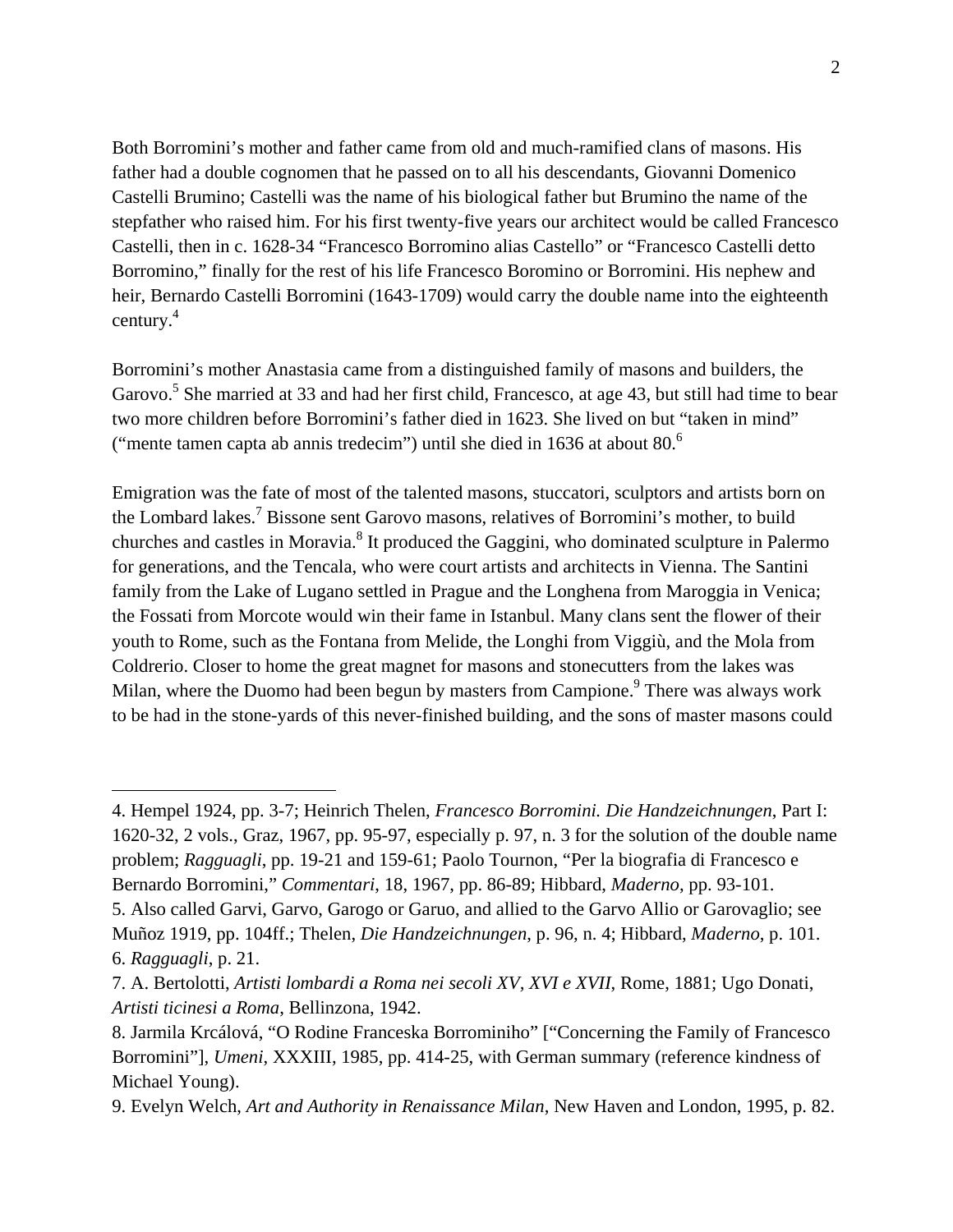get an education in the grammar school attached to the campo santo of the duomo.<sup>10</sup> This is where Borromini's father sent his ten-year-old son. Borromini would remain in Milan for a decade, from 1609 to 1619.

Recent research has established that Borromini was apprenticed to the sculptor Andrea Biffi (c.1581-c.1630), the artist responsible for many of the reliefs on the choir screen of the Duomo, for the monument to S. Carlo Borromeo in the cathedral apse, and for the colossal marble statue of Philip II of Spain in the Piazza dei Mercanti. Both of the latter were completed in 1611, shortly after Borromini's arrival.<sup>11</sup> Biffi trained Borromini in the art of decorative sculpture, which is how he made his living when he first went to Rome, and after he had achieved fame biographers were struck by how he had risen from *intagliatore* to architect: "ist erstlich nur ein intagliator gewesen" in the words of the Swedish architect Nicodemus Tessin.<sup>12</sup> In 1613 a famous refugee mathematician from Urbino, Muzio Oddi, opened a *scuola di architettura specolativa* in Milan for youths from the nobility, but we do not know for sure whether he taught the young Borromini, who would go on to become the most mathematical of architects.<sup>13</sup>

Milan was important for Borromini in a way that Naples, which he left at seven, was not for Bernini. During these adolescent years Borromini learned much from the work of Bramante, especially the perspectival illusionism of the apse of S. Maria presso S. Satiro. He may have heard echoes of the famous advice given by Leonardo for the tiburio of the cathedral in 1491. In any case he would consistently use the Lombard tiburio in his own churches in preference to the taller Roman dome. Borromini's father was an architect in the service of the Visconti Borromeo and so the boy would have been shown the magnificent nymphaeum, art collection and collection of natural wonders assembled by Pirro Visconti Borromeo (1560-1604) in his villa at Lainate.<sup>14</sup> Later in Rome he would assemble a small cabinet of curiosities of his own, possibly a

 $\overline{a}$ 

11. Maria Teresa Fiorio, "Gian Andrea Biffi," *The Dictionary of Art*, London, 1996, 4, p. 45; Barbara Agosti, "Colossi di Lombardia," *Prospettiva*, 83-84, 1996, pp, 177-82; my thanks to Nicola Soldini and Aurora Scotti for a discussion of the results of new research forthcoming in Manuela Kahn-Rossi and Marco Franciolli, eds., *Il giovane Borromini. Dagli esordi a San Carlo alle Quattro Fontane* (cat.), Lugano and Milan, 1999.

12. Björn Kommer, *Nicodemus Tessin der Jüngere und das Stockholmer Schloss*, Heidelberg, 1974, p. 158.

13. Sabine Kappner, *Borromini zwischen Gotik und Barock*, phil. Diss., Berlin, 1993, summarized in the article by *eadem*, "Francesco Borrominis Ausbildungsjahre an der Mailänder Dombauhütte 1608 bis 1619," *Arte Lombarda*, 108/109, 1994, 1-2, pp. 14-20; and Maria Luisa Gatti Perer, "Nuovi argomenti per Francesco Borromini," *Arte Lombarda*, 121, 1997/3, pp. 5-42. 14. Giulio Bora, "Milano nell'età di Lomazzo e San Carlo: riaffermazione e difficultà di sopravvivenza di una cultura," *Rabisch. Il grottesco nell'arte del Cinquecento. L'Accademia* 

<sup>10.</sup> Sabine Kappner, "Francesco Borrominis Ausbildungsjahre an der Mailänder Dombauhütte 1608 bis 1619," *Arte Lombarda*, 108/109, 1994, 1-2, pp. 14-20.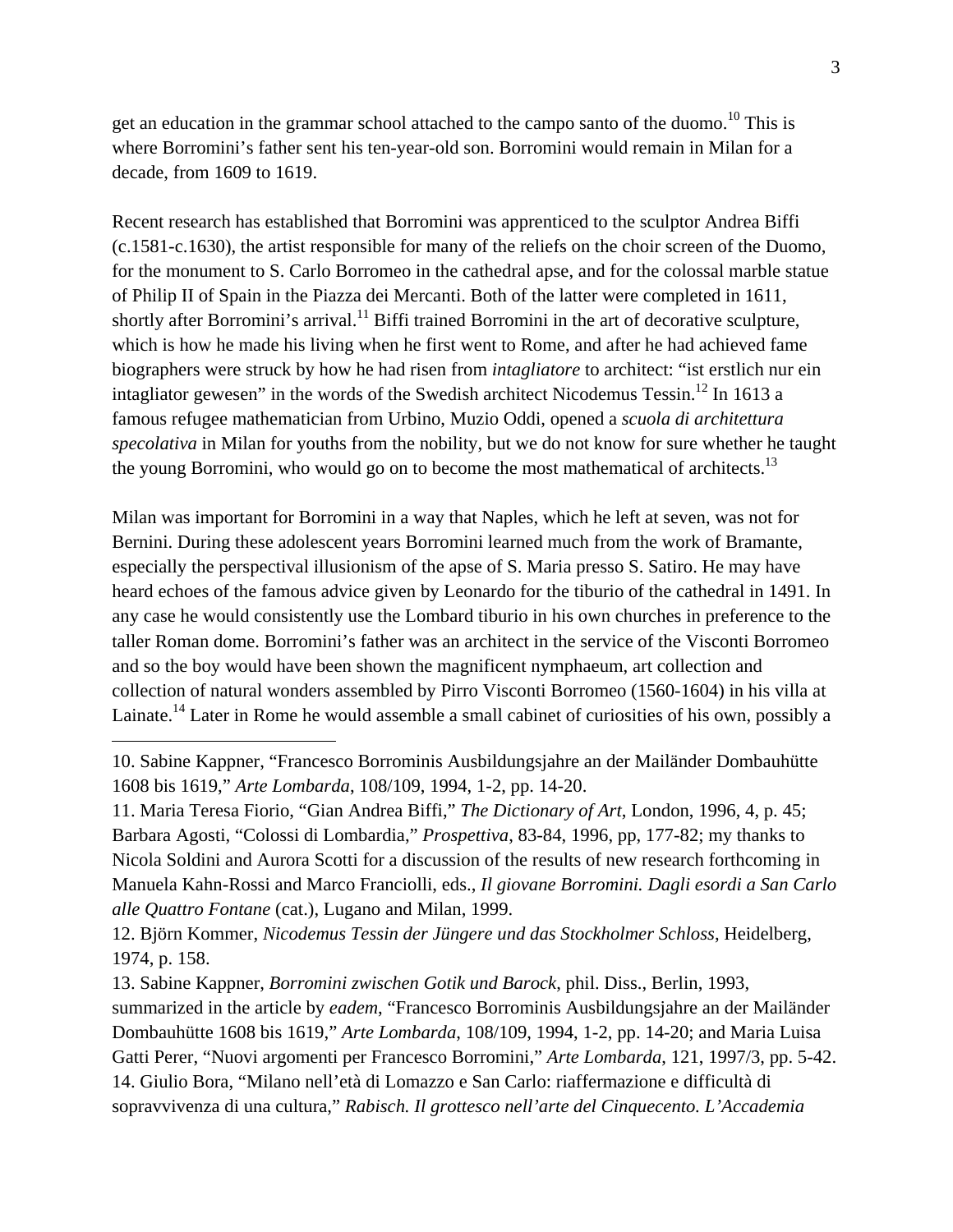reflection of the larger and more glamorous collection he had seen at Lainate.

The Milanese church that influenced Borromini most was S. Lorenzo Maggiore.<sup>15</sup> This great late antique rotonda, the Pantheon of north Italy, had suddenly collapsed in 1573. The reconstruction was put in the hands of Martino Bassi. However, in 1589, when the rebuilding had reached the level of the main cornicione, Bassi's project was attacked by a cabal made up of Monsignore Guido Mazenta, *prefetto della fabbrica*, and the architect Tolomeo Rinaldi. These critics wanted to redesign S. Lorenzo along the lines of St. Peter's in Rome. They urged the use of great monolithic columns: "nelle smisurate colonne hanno messo ogni loro grandezza, et maestà gl'antichi." They criticized Bassi for turning a Roman building into a gothic one and for building in too unconventional and delicate a manner:

nè si è trovato mai, che uno stecco sostegna un monte, una mensoletta una gran molle ad uso de' Tedeschi, i quali secando, e confundendo ogni cosa insieme hanno voluto non solo lasciar da parte la gravità dell'Architettura, la quale è conformarsi con la naturale, e vera; ma abbracciando ancora la poco verosimile si sono dati in preda alla licenza poetica, e pittoresca.16

Bassi defended himself by an appeal to Nature, "maestra di tutte le cose," which creates structures that are durable even though they seem to stand on nothing, like the branches on a tree or the nose on a face. He won his case and managed to keep the commission. S. Lorenzo was finished during the decade that Borromini spent in Milan, 1609-19, and the young apprentice would have heard of the great polemic in which Roman *gravitas* was pitted against an architecture looking to Nature. When Borromini built his first church he would try to reconcile the two extremes, the Lombard and the Roman. It has always been recognized that S. Carlino

*della Val di Blenio. Lomazzo e l'ambiente milanese* (cat.), Lugano and Milan, 1998, pp. 37-56; Kahn-Rossi and Franciolli, eds., *Il giovane Borromini*, 1999.

15. Luisa Giordano, "San Lorenzo nella cultura del primo Rinascimento," in Gian Alberto Dell'Acqua, *La basilica di San Lorenzo in Milano*, Milan, 1985, pp. 117-43; Cristina Parodi, "Martino Bassi e la ricostruzione della cupola di S. Lorenzo tra Cinque e Seicento," *Arte Lombarda*, 92/93, 1990, 1-2, pp. 31-45; Giuseppe Rocchi Coopmans De Yoldi, "Martino Bassi e la ricostruzione di San Lorenzo a Milano," in *Milano ritrovata* (exhib. cat.), ed. Maria Luisa Gatti Perer, Milan, 1991, pp. 87-107; Cristina Loi, "Disegni per Milano al Victoria & Albert Museum di Londra," *Il Disegno di Architettura*, 13, April 1996, pp. 31-38. My thanks to Cristina Loi for discussing this literature with me. The key documents were published in the second edition of the famous polemic by Martino Bassi, *Dispareri in materia d'architettura, et perspettiva. Con pareri di eccellenti, et famosi architetti, che li risolvono*, Bressa, 1572, which has a slightly different title: *Dispareri in materia d'architettura, e prospettiva coll'aggiunta degli scritti del medesimo intorno all'insigne Tempio di S. Lorenzo Maggiore di Milano*, ed. Francesco Bernardino Ferrari, Milan, 1771.

16. Martino Bassi, *Dispareri*, ed. Ferrari, Milan, 1771, p. 91f.

1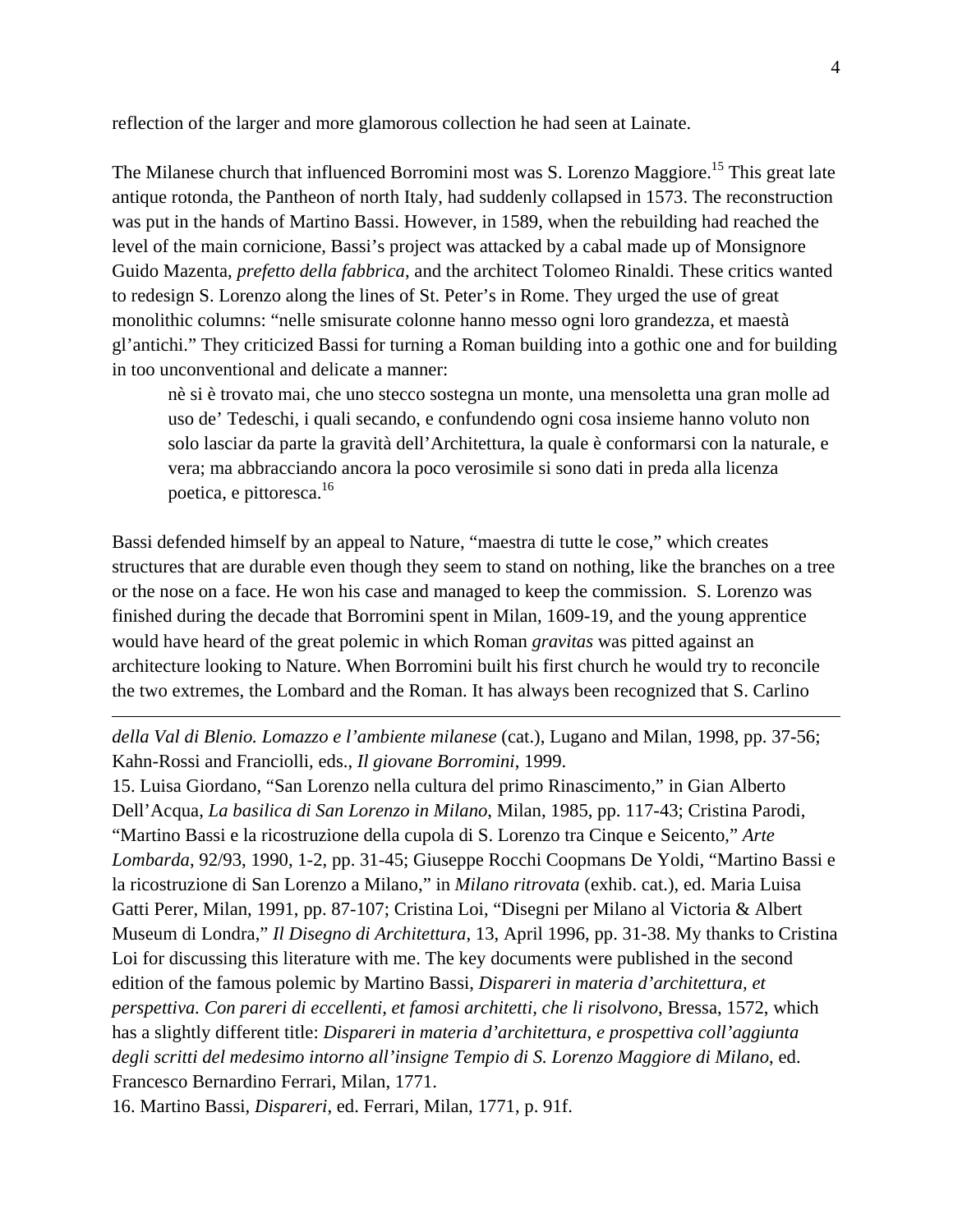shows the influence of S. Lorenzo. It can be put more finely: S. Carlino shows the influence of S. Lorenzo as rebuilt by Bassi and then critiqued by the advocates of a more Roman style.

Borromini must have heard a great deal from his father about Pellegrini Tibaldi (1527-96), the right-hand man of Archbishop Carlo Borromeo for two decades,  $1564-86$ <sup>17</sup> In Pellegrini's architecture he would see, at one remove, what had been going on in mid-century Rome, and what Vasari had meant by Michelangelo's licence. The rising star of his own day was Francesco Maria Ricchini (1584-1658).<sup>18</sup> Ricchini introduced Maderno's style of robust ornament and artful camouflage to Milan, and in his impeccable drawings explored innovative and fluid spatial arrangements which seem to foreshadow Borromini. No modern building was more influential for Borromini than Ricchini's little church of S. Giuseppe, built in 1607-16. Here Ricchini experiments with giant columns and pierced crossing piers and a facade that out-Madernos Maderno for sheer exuberance and the boldness of its mismatch with the interior. Borromini's early ideas for the facade of S. Carlino would come directly from S. Giuseppe.

Borromini left Milan in 1619. His nephew Bernardo, in a brief *vita* written in 1685, relates from hearsay the story that he slyly raised cash from a man in debt to his father and left with friends in secret. We do not know what he saw on the way. On 26 October and 22 November 1619 we find payment to a Francesco Castelli at St. Peter's: Borromini had arrived in Rome.<sup>19</sup> He was not there as a student but an immigrant. We know of no further travel. His father died in 1623 and his mother in 1636, but there is no concrete evidence for a return to Bissone in those years, and Pascoli's story, that he returned to Lombardy just as his last bout of melancholy was setting in, cannot be confirmed either.<sup>20</sup> He jotted the title of Bocchi's guide to Florence on a drawing of 1652 and mentioned the Cappella del Tesoro in Naples in a note of 1651, but we do not know if he travelled to either of these cities. Beyond the occasional visit to Hadrian's Villa in Tivoli and the Pamphilj fief of S. Martino nel Cimino Rome seems to have sufficed for the Lombard

17. Derek Moore, "Pellegrino Tibaldi's Church of S. Fedele in Milan: The Jesuits, Carlo Borromeo and Religious Architecture in the late Sixteenth Century," Ph.D. diss., Institute of Fine Arts, New York University, 1988; Stefano Della Torre and Richard Schofield, *Pellegrino Tibaldi architetto e il S. Fedele di Milano. Invenzione e costruzione di una chiesa esemplare*, Milan, 1994.

18. Stefan Kummer, *Mailänder Kirchenbauten des Francesco Maria Ricchini*, diss. Würzburg, 1974, a small part of which has been published by him as "Mailänder Vorstufen von Borrominis S. Carlo alle Quattro Fontane in Rom," *Münchner Jahrbuch der bildenden Kunst*, 28, 1977, pp. 153-90; Rudolf Wittkower, *Gothic vs. Classic. Architectural Projects in Seventeenth-Century Italy*, New York, 1974, pp. 37-45 and figs. 44-52; Simonetta Coppa, *La chiesa di San Giuseppe nella storia artistica milanese dal Cinquecento all'Ottocento*, Milan, 1997 (kind reference of Aurora Scotti).

19. *Ragguagli*, pp. 67 and 197f.; Hibbard, *Maderno*, p. 54. 20. Pascoli 1992, p. 401.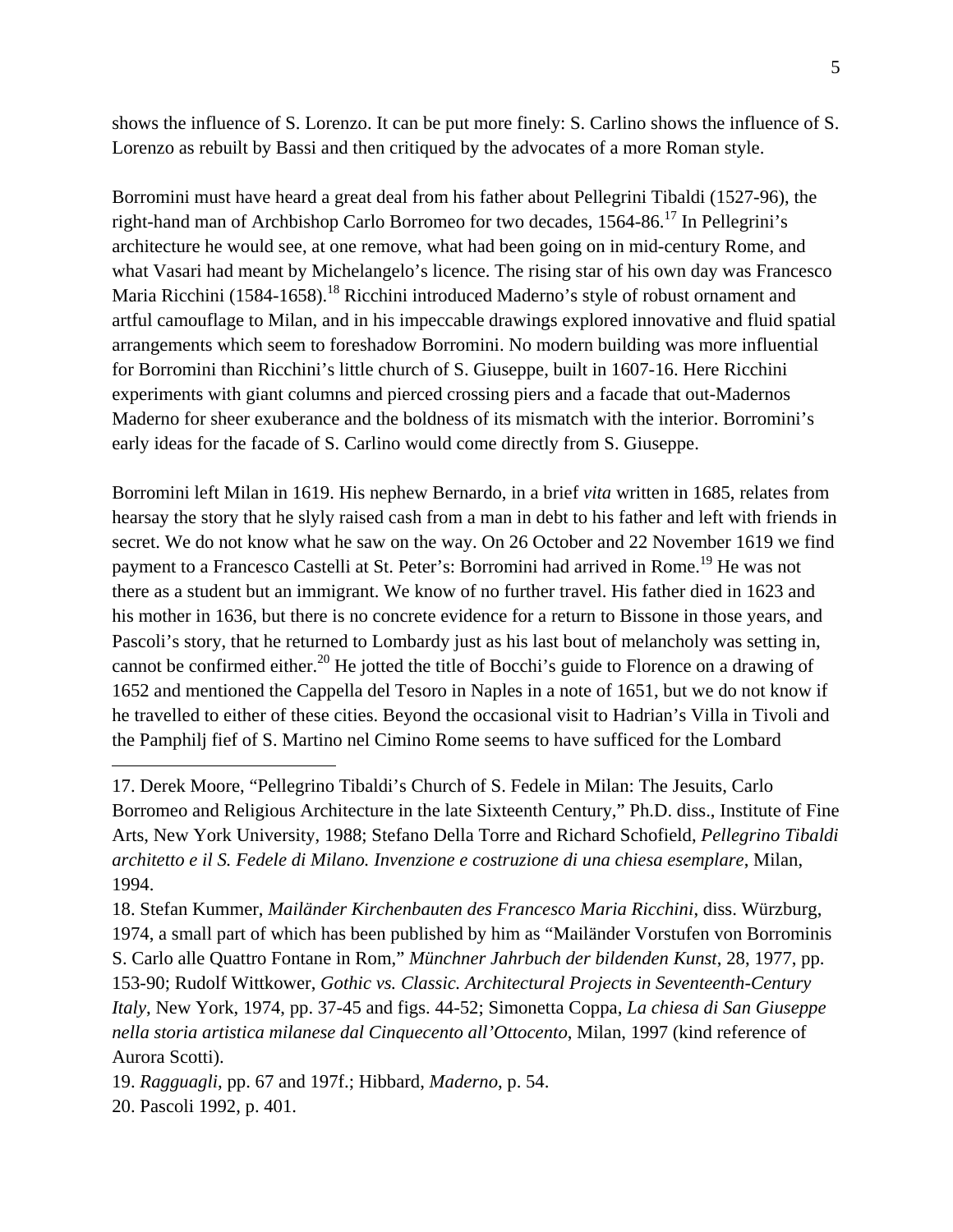newcomer.

The émigré world of Lombard masons and artists would form the nurturing backdrop to Borromini's early years in Rome. He lived in the house of a relative of his mother, Leone Garovo, on the Vicolo dell'Agnello (Nolli 542) between S. Govanni dei Fiorentini and the Ponte S. Angelo, in an area cleared under Mussolini.<sup>21</sup> He quickly came to the notice of Garovo's father-in-law, Carlo Maderno, the most famous architect in Rome. Maderno had himself started out as a stuccatore from the town of Capolago on the Lake of Lugano. When Garove died from a fall from the scaffolding of St. Peter's in 1620 Borromini bought up his tools and marbles and acquired some of his drawings. In 1621 he entered into partnership with other Lombard marmorarii to start a "società di arte del marmo, per servizio di qualunque persona..." He did some of the angels that decorate the doors of St. Peter's, "spiritosi e vivaci," and the lone but lively cherub that is now over Algardi's *Attila* relief in the southwest corner of the basilica. He worked on the Porta Santa for the Holy Year of 1625 and a small fountain with Barberini bees for the Vatican Belvedere in the same year.<sup>22</sup> In 1626 he built the oval base on which Michelangelo's statue of the *Pietà* now rests. In 1628 he worked with Agostino Radi, Bernini's brother-in-law, on the niches in the apse of St. Peter's where the tombs of Urban VIII and Paul III were to be placed. From 1628 to 1632 we find the same partners working on the steps and column bases of the high altar of St. Peter's and the shrines in the crossing piers.

Maderno noticed his young relative's diligence and skill and in particular his talent for drawing, and although he encouraged him to continue working in sculpture he began to used him as a draftsman for all his projects: the facade of S. Andrea della Valle in 1621-23, the "restoration" of the Pantheon in 1625-26, many doorframes and iron grilles in St. Peter's in 1627-28, Palazzo Peretti in 1623, finally Palazzo Barberini in 1628. As Maderno's hands became progressively crippled with gout he could count on Borromini for superb drawings worked up from his own sketches. He replaced Maderno's trusted draftsman, Filippo Breccioli, who was demoted to the task of *misure*. 23

When Maderno died in 1629 Borromini's drawing style takes a new turn. Now he would almost always leave out the colorful wash finish so beloved by Maderno and would refine the pencil underdrawing so that it could stand on its own as a respectable presentation drawing. These are key years for Borromini's "graphite revolution." Especially in the drawings for Palazzo Barberini, Borromini would transform the lowly pencil of his Lombard training into a tool of great power and elegance. Indeed, graphite would not again sit on so high a seat in the hall of

<sup>21.</sup> Thelen, *Die Handzeichnungen*, p. 96, nn. 7-8.

<sup>22.</sup> Cesare D'Onofrio, *Le fontane di Roma*, Rome, 1957, pp. 188f., figs. 153-54; Howard Hibbard and Irma Jaffe, "Bernini's Barcaccia," *Burlington Magazine*, 106, 1964, pp. 169f., n. 64. 23. Thelen, *Die Handzeichnungen*, p. 97, n. 10.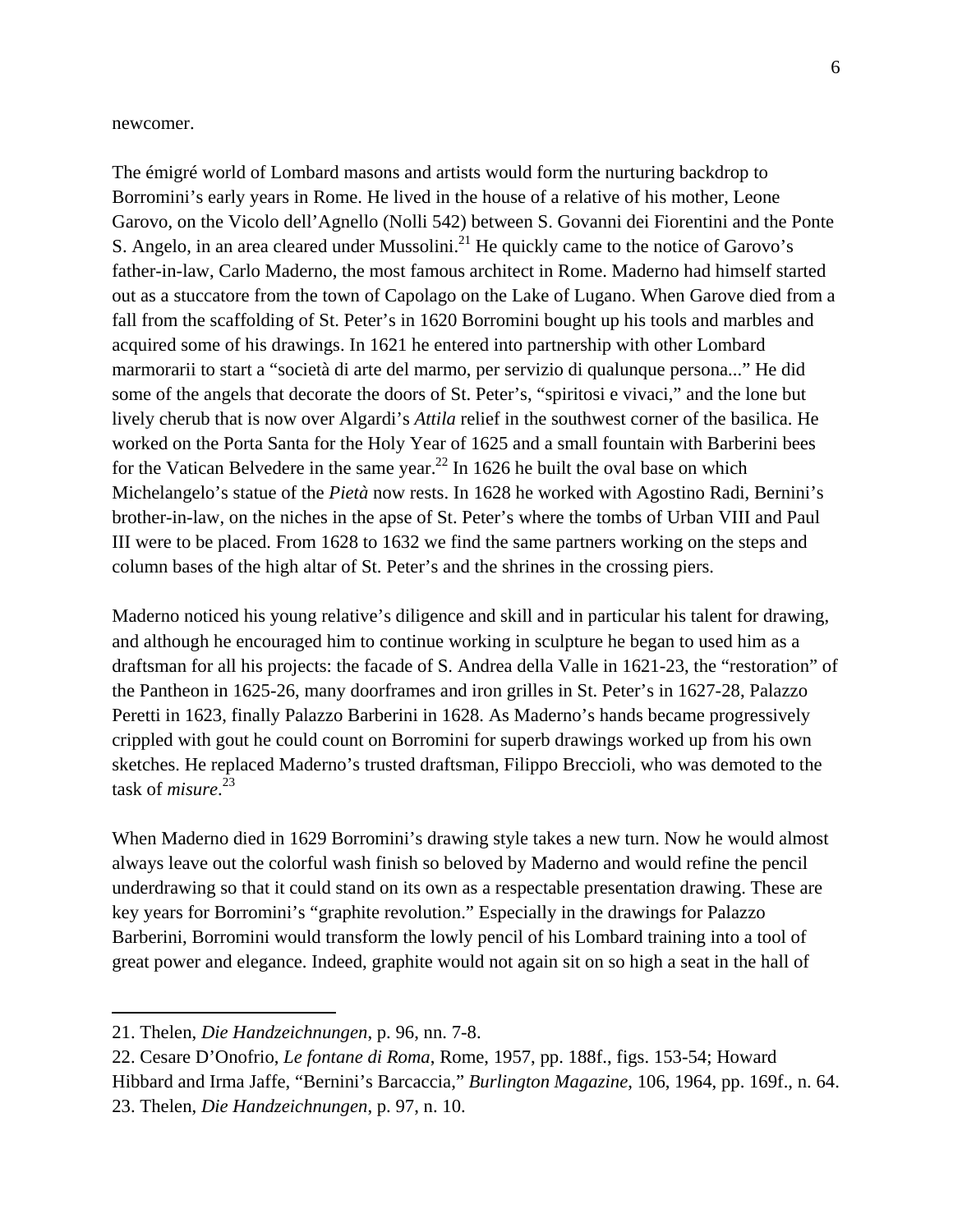## draftsmanship until the time of Ingres. $^{24}$

To the Romans Borromini would always remain a northerner. He was always called something like "Francesco Borromini dello Stato di Milano," "mediolanense," or "lombardo." In 1660-63 he even wrote a note about himself in the margin of a guidebook, "ma era di Milano."<sup>25</sup> But he was also strongly marked by his decade with Maderno, to whom he remained loyal for the rest of his life. For example in 1650, after thirty years of withering criticism of the facade of St. Peter's from Bernini and the circle of Maffeo Barberini, Borromini could still speak of it as "quella mai come merita lodata fabrica della facciata di S. Pietro."26 In his will he enjoined his nephew and heir to marry a niece of Maderno's and he asked Maderno's daughter for permission to be buried in the old master's tomb. $27$ 

From 1623 to 1629 Maderno and the professional architects of Rome had to witness the meteoric ascent of Gianlorenzo Bernini, a brilliant sculpture without architectural training, into the first ranks of architects.<sup>28</sup> Maffeo Barberini had known the young prodigy well during the Borghese and Ludovisi pontificates. When he was elected pope in 1623 he put Bernini into the center of his artistic policy. He thought of Bernini as a new Michelangelo, and to live up to the role Bernini had to learn to paint and had to take up the practice of architecture. The small commission of S. Bibiana in 1624 was his first essay in the new art. Bigger things were in store, however. In 1623 Urban VIII entrusted Bernini, at age 25, with the most important commission available, the high altar of St. Peter's, which had to be ready or at least usable by 1626, the 1300th anniversary of the consecration of the Constantinian basilica. Bernini supervised the arduous work of modeling and became an expert in the art of bronze-founding. But Borromini worked for Bernini with the same diligence that he worked for Maderno. He did all the drawings, supervised the foundations, and in general thought through the architectural dimensions of this giant piece of liturgical furniture. His drawings show how carefully he studied the height of the

<sup>24.</sup> Thelen, *Die Handzeichnungen*; Joseph Connors, "Francesco Borromini (1599-1667): Die Revolution des Graphits," in Elisabeth Kieven, *Von Bernini bis Piranesi. Römische Architekturzeichnungen des Barock* (cat.), Stuttgart, Graphische Sammlung Staatsgalerie, 1993, pp. 33-38.

<sup>25.</sup> Cesare D'Onofrio as *Roma nel Seicento*, Florence, 1969, p. 15.

<sup>26.</sup> Fra Juan di San Bonaventura, *Relatione del Convento di S. Carlo alle 4o fontane di Roma*, Archivio di S. Carlo alle Quattro Fontane, vol. 77a, fol. 26.

<sup>27.</sup> Ugo Donati 1942; Portoghesi, *Borromini nella cultura europea*, pp. 381-84; Thelen, Corpus, pp. 97f., dok. 3 (extracts); Ragguagli, p. 31.

<sup>28.</sup> The best summary of these years is Howard Hibbard, *Carlo Maderno and Roman Architecture 1580-1630*, London, 1971, pp. 89-92.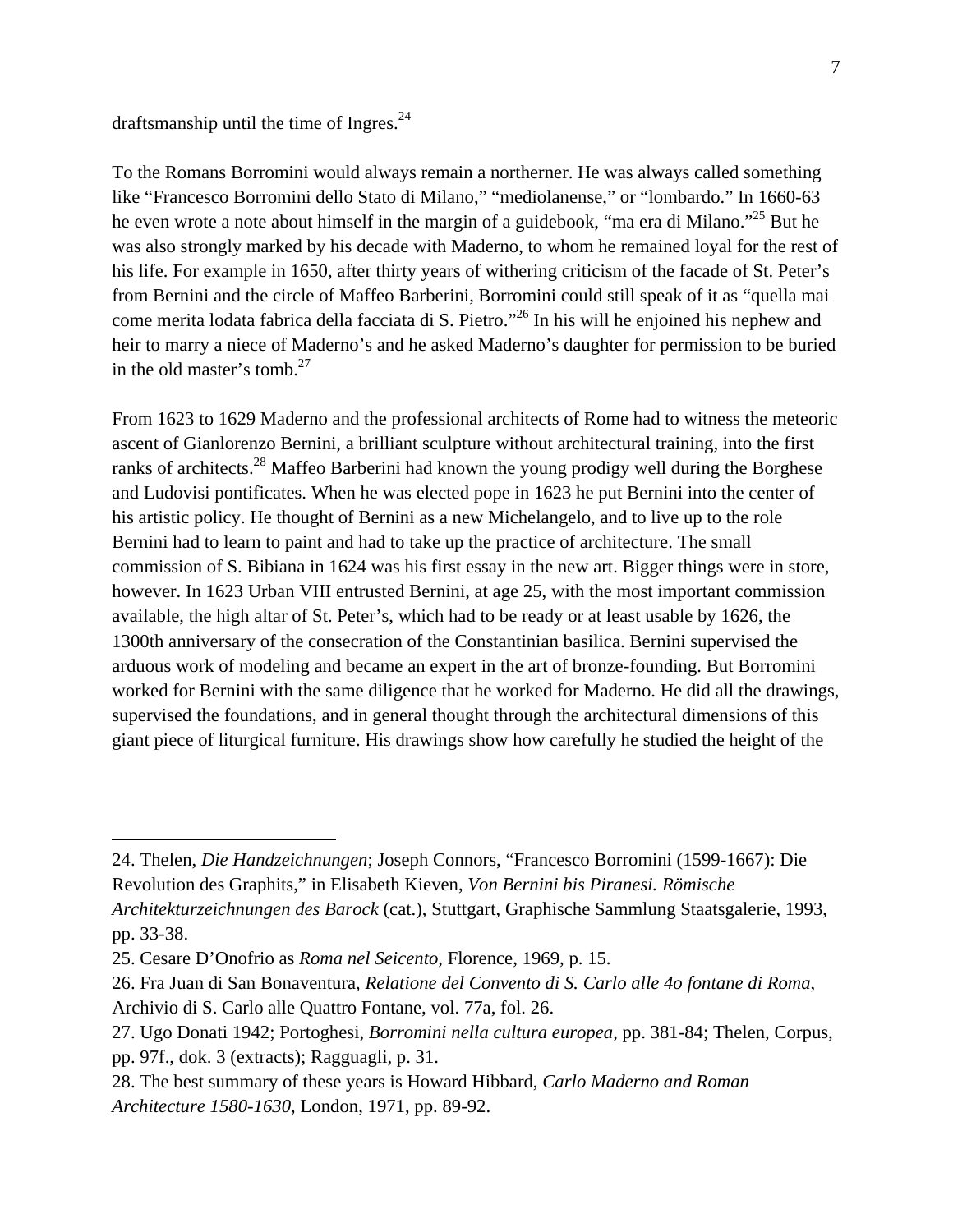superstructure in relation to the vast space of Bramante's crossing.<sup>29</sup>

On 30 January 1629 Maderno died and Borromini lost an employer and a father figure. Five days later Urban VIII appointed Bernini as architetto della fabbrica di S. Pietro. He was now also the architect officially in charge of Palazzo Barberini. Borromini had expected to succeed Maderno at St. Peter's and was deeply hurt. He may not have realized how unlikely his appointment was. While still a cardinal Maffeo Barberini had advocated fidelity to Michelangelo's project for a centralized St. Peter's and had often crossed swords with Maderno, architect of the huge nave and of the facade that concealed Michelangelo's drum. As pope he had no intention of promoting what he must have thought of as the "setta madernesca" when his protégé, the new Michelangelo, was available and willing.

Bernini accepted the position but appealed to Borromini not to leave him at this crucial juncture, promising him ample recognition and reward. In Passeri's judicious phrase, "[Bernini] lo procurò suo aderente."<sup>30</sup> For three years Borromini continued to work for Bernini as he had for Maderno. There were fruitful exchanges, and on some of the drawings for St. Peter's and Palazzo Barberini one can see both artists thinking together on the same sheet, Borromini doing the architectural framework and Bernini the sculptural decoration.<sup>31</sup> At Palazzo Barberini Borromini seems to have imbibed some of Bernini's sense of exuberance and fantasy, while Bernini learned a great deal about architecture, and learned how to manage the pencil.<sup>32</sup>

But a rupture was bound to come, and to be all the more dramatic for the delay. In the words of Virgilio Spada, writing in 1657:

E con tutto che si disgustassero grandemente insieme, cioè il Bernino e Borromino, e che l'amore si convertisse in grandissimo odio [*cancelled*: mortale], per altre caggioni però che d'architettura<sup>33</sup>

Borromini's nephew, writing in 1685, attributes the break to Borromini's general disillusionment. Bernini received a salary ten times that of Borromini, but according to Bernardo what galled Borromini most was not the money but that Bernini got the honor of his work. Passeri, writing in c. 1670-75, gives a specific cause. Borromini had entered into a partnership for marblework with the scarpellino Agostino Radi, Bernini's brother-in-law. Bernini sent a lot

1

<sup>29.</sup> Irving Lavin, *Bernini and the Crossing of St. Peter's*, New York, 1968; Heinrich Thelen, *Zur Entstehungsgeschichte der Hochaltar-Architektur von St. Peter in Rom*, Berlin, 1967; Tod Marder, *Bernini and the Art of Architecture*, New York, 1998, pp. 24-57.

<sup>30.</sup> Passeri-Hess, p. 360.

<sup>31.</sup> Thelen, *Die Handzeichnungen*, C36.

<sup>32.</sup> Thelen, *Die Handzeichnungen*, C48; Hibbard, *Maderno*, p. 91.

<sup>33.</sup> Joseph Connors, "Virgilio Spada's defence of Borromini," *Burlington Magazine*, CXXXI, 1989, p. 87.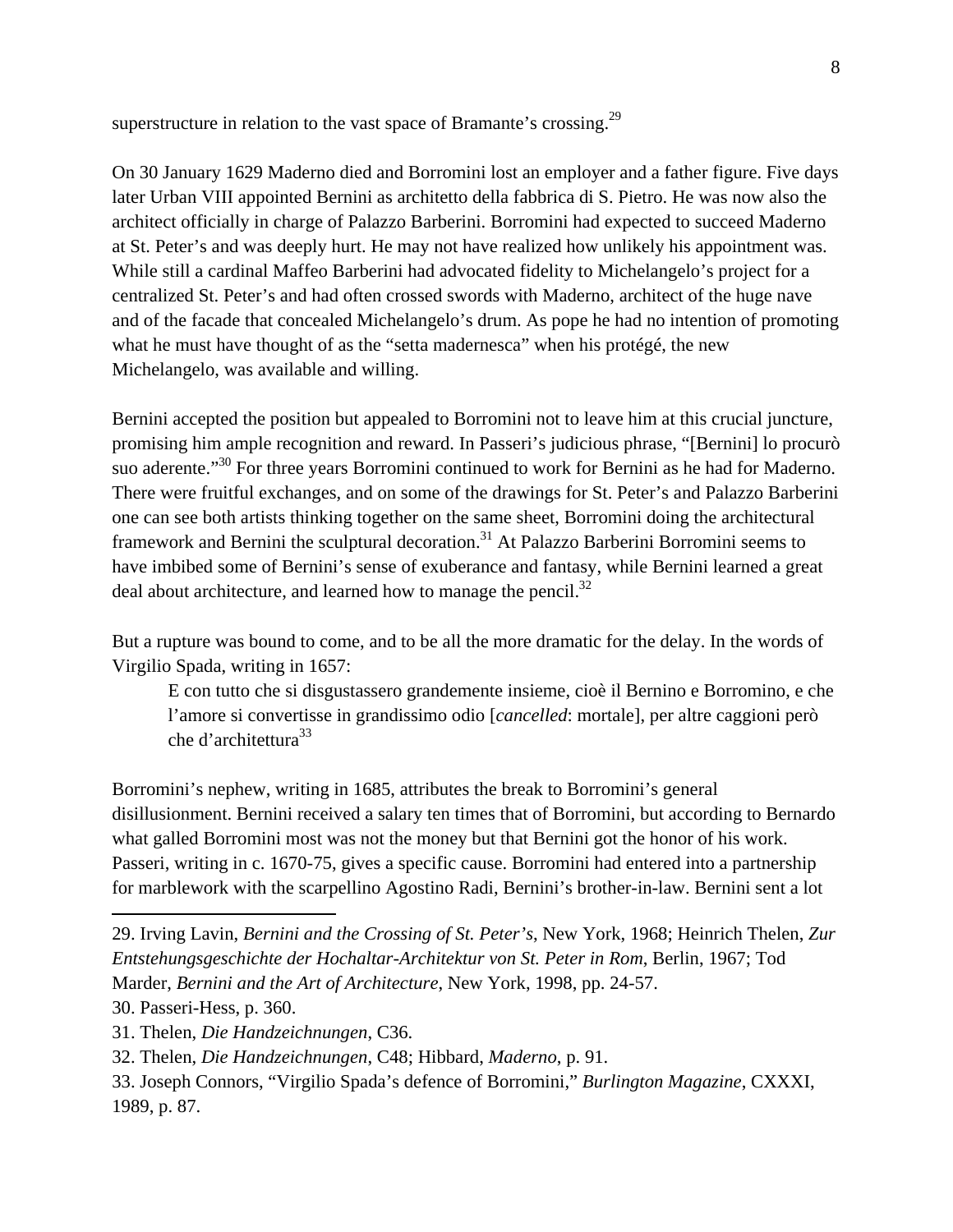of work in St. Peter's their way, but by a secret understanding with Radi he received a share of the profits. Borromini began to notice the hemorrhage of money but did not at first know the real cause. When he learned the truth, "he abandoned every [sculptural] impresa, the friendship of Bernini and the fabbrica of S. Pietro and gave himself over entirely to architecture." (Passeri-Hess, p. 361)

We know that the partnership with Radi lasted until the end of 1632, and Borromini's payments from St. Peter's cease in January 1633.<sup>34</sup> On 15 September 1632 Bernini had used his influence to secure the position as architetto della Sapienza for Borromini.<sup>35</sup> Whether this was a parting gift or an attempt to forestall Borromini's departure we do not know, and in any case. The Sapienza would not produce a real commission until 1642, when S. Ivo was at long last begun.

Borromini left Palazzo Barberini at about the same time. The palace had been valuable experience for him, and he had done drawings that incorporated the ideas of Maderno, Bernini, Cortona and indirectly the many amateurs who contributed to the design.<sup>36</sup> Many of the ideas were his own, however, and he was tired of working for other people. In fact in later years he used to say that Palazzo Barberini was all his design, a statement confirmed by Cardinal Francesco Barberini.<sup>37</sup> Entrée into the inner circles of the Barberini court was not as easy for the Lombard draftsman as it was for Tuscan artists of universal talent like Bernini and Cortona, but nevertheless it was in Palazzo Barberini that Borromini met future patrons and some intellectuals who helped shape his views on architecture. The list is impressive.

Cassiano Dal Pozzo was an intimate of Cardinal Francesco Barberini and someone who could introduce Borromini to the world of Roman archeology, both through his famous *museo cartaceo* and through manuscripts in his collection, like the Codex Coner and the drawings by G.B. Montano.<sup>38</sup> In Cassiano's museum of natural curiosities Borromini would been introduced to the

34. Antonio Muñoz, "La formazione artistica del Borromini," *Rassegna d'Arte*, VI, 1919, pp. 103-17; Oskar Pollak, *Die Kunsttätigkeit unter Urban VIII.*, I, Vienna, 1928, p. 160; *Ragguagli*, pp. 74f. and 131, with 22 January 1633 for the last payment to Borrmini at St. Peter's.

35. Pollak, *Kunsttätigkeit*, I, p. 160; *Ragguagli*, p. 131.

37. Connors, "Spada's Defence," 1989, p. 87.

 $\overline{a}$ 

38. For Codex Coner, see Thelen, *Die Handzeichnungen*, C1-5, and Arnold Nesselrath, "Codex Coner - 85 Years On," in *Cassiano Dal Pozzo's Paper Museum* vol. II (Quaderni Puteani 3), ed. Jennifer Montagu, London, 1992, pp. 145-167. For Cassiano see Francis Haskell, *Patrons and Painters*, London, 1963, pp. 98-114; Francesco Solinas and Anna Nicolò, "Cassiano dal Pozzo and Pietro Testa: New Documents Concerning the *Museo cartaceo*," in E. Cropper, ed., *Pietro Testa 1612-1650: Prints and Drawings* (ex. cat.), Philadelphia, 1988, pp. lxvi-lxxxvi; Francesco Solinas, ed., *Cassiano Dal Pozzo: Atti del Seminario Internazionale di Studi*, Rome, 1989;

<sup>36.</sup> Thelen, *Die Handzeichnungen*, C40-67; Patricia Waddy, *Seventeenth-Century Roman Palaces: Use and the Art of the Plan*, New York, 1990.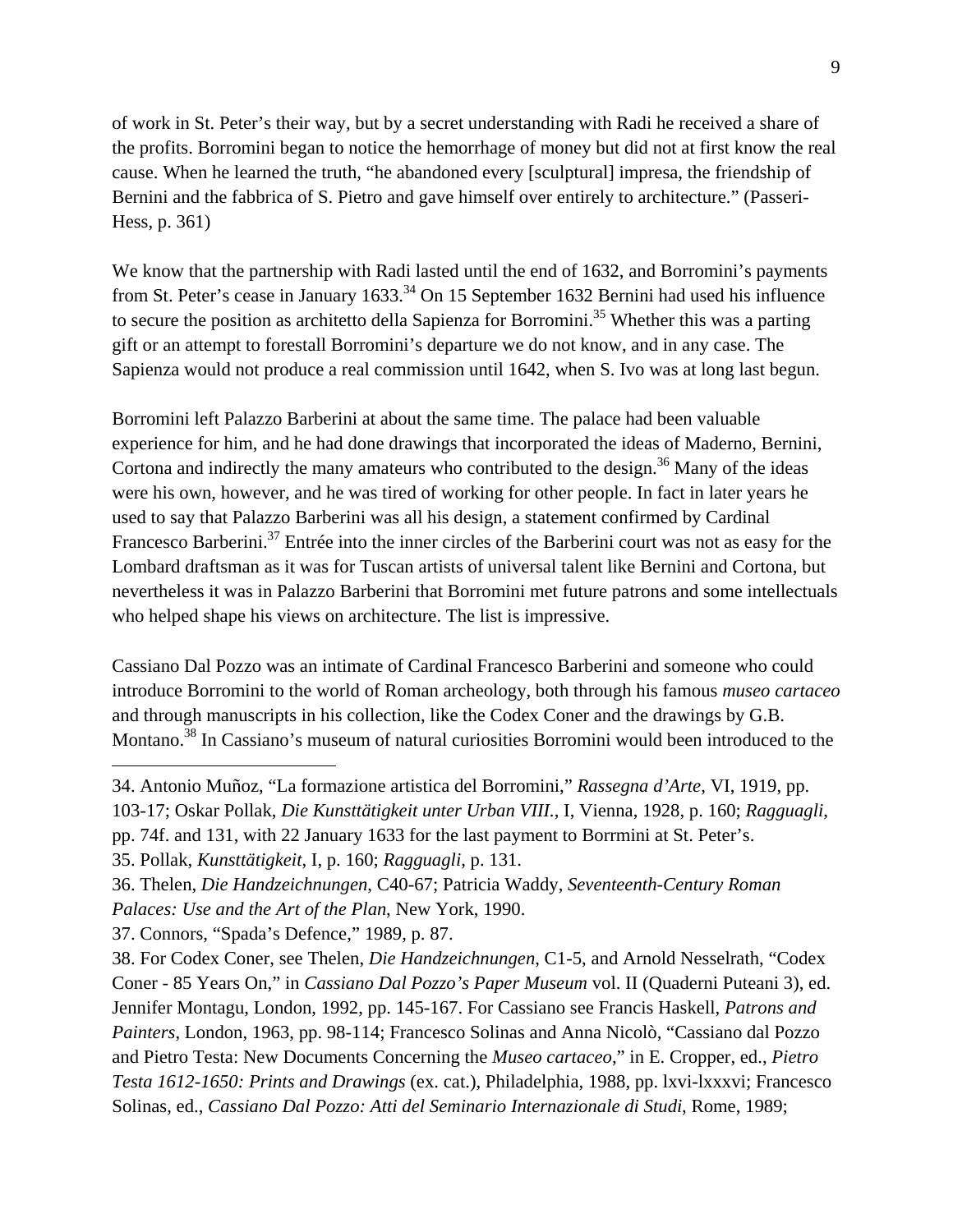Lyncaean culture of experiment and study of the natural world. He also met padre Benedetto Castelli, tutor of mathematics to Taddeo Barberini. This learned Benedictine, Galileo's greatest student and an expert in hydraulics, would later procure drawings of S. Vitale in Ravenna for Borromini.<sup>39</sup> The Jesuit Hebrew scholar G.B. Ferrari would have taught Borromini the lore of allegorical botany and introduced him to the wealth of imported flora in the Barberini garden. Borromini also met Ascanio Filomarino (*c*. 1583-1666), the Neapolitan nobleman and Barberini courtier who was appointed archbishop of Naples in 1641. Before his departure for Naples he commissioned a great marble altar from Borromini for the Filomarino chapel in SS. Apostoli in Naples, which is built around concetti derived from Ferrari's allegorical botany.<sup>40</sup>

Finally he met the two Carpegna brothers from the Marche. Young Count Ambrogio was a faithful Barberini courtier and diplomat who commissioned the family palace from Borromini in 1638-41. It would have been Borromini's largest palace, enjoying magnificent frontage on the newly created Piazza Trevi, had the patron not died unexpectedly in 1643. Cardinal Ulderico Carpegna (1595-1679), Ambrogio's older brother, built a much smaller palace on the northern tip of the same site in 1646-49; the main distinguishing feature is an ingenious spiral ramp and elaborate stuccoes at its entrance.

Cardinal Ulderico was important a lifelong protector of the architect and his family. In 1644-45 he set Borromini to work on the altar of his titular church, S. Anastasia. He consecrated S. Carlino in 1646. In 1662 he conveyed a request for plans of S. Carlino to Borromini from the bishop of Gubbio, Monsignor Alessandro Sperelli, who wanted to build a version of the Roman church on the site of a miracle-working icon. Thus was born the copy of S. Carlino in Gubbio, S. Maria del Prato, built in 1662-74. Borromini left Ambrogio money, statues and his golden chains of knighthood in his will, and in return the cardinal presided at the wedding in 1667 of Borromini's nephew Bernardo, the first of many architects' weddings that have been celebrated in S. Carlino. And in 1669, loyal to Borromini's family after his death, he served as godfather to a child from the marriage.

*Cassiano Dal Pozzo's Paper Museum*, London, 1992, 2 vols., (*Quaderni Puteani* 2 & 3); Ingo Herklotz, *Cassiano Dal Pozzo und die Archäologie des 17. Jahrhunderts*, Munich, 1999. On Montano see now Lynda Fairbairn, *Italian Renaissance Drawings from the Collection of Sir John Soane's Museum*, 2 vols., London, 1998, II, "Giovanni Battista Montano 1534-1621 Three volumes," pp. 540-773.

 $\overline{a}$ 

39. S. Drake, "Benedetto Castelli," *Dictionary of Scientific Biography*, New York, 1971, III, pp. 115-117; Joseph Connors, "Borromini, Hagia Sophia and S. Vitale," *Architectural Studies in memory of Richard Krautheimer*, ed. Cecil Striker, Mainz am Rhein, 1996, pp. 43-48. 40. Sebastian Schütze, "Die Cappella Filomarino in SS. Apostoli: Ein Beitrag zur Entstehung und Deutung von Borrominis Projekt in Neapel," *Römisches Jahrbuch der Bibliotheca Hertziana*, XXV, 1989, 295-327.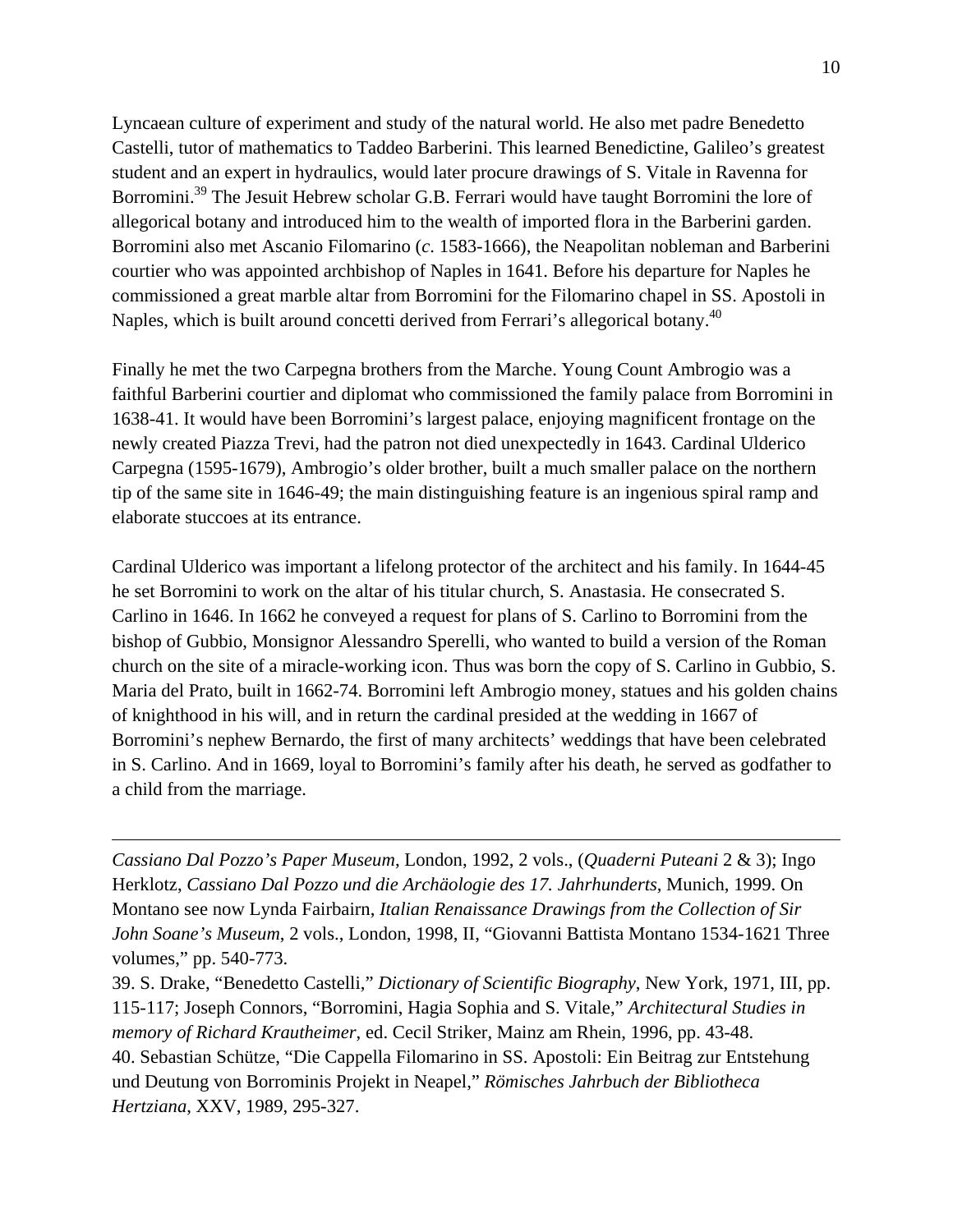Thus it can be said that the influence of the Barberini court lived on in Borromini's work long after the death of Urban VIII in 1644. But this is to run ahead of our story. It is time to return to the early 1630s and to the beginnings of Borromini's independent career.

## **S. Carlino**

 $\overline{a}$ 

The path to a commission for an architect without patronage was either to discover relics (Bernini's strategy at S. Bibiana and Cortona's at SS. Martina e Luca), or to offer one's services for free to small religious communities anxious to build but strapped for cash. After an abortive offer to the Congregazione Lauretana of the Nazione Picena to design their church of S. Maria d Loreto in 1634,<sup>41</sup> Borromini found his first real patrons, the Trinitarii Scalzi del Riscatto di Spagna, a group that had established themselves in a cluster of small houses at the Quattro Fontane in 1610. He built their new house (the "quarto di dormitorio") in 1634-35, the tiny cloister in 1635-36, and finally the church of S. Carlo, or as they would say San Carlitos, in 1638-41. Throughout he worked with one of his most creative but least appreciated patrons, Fra Juan de la Anunciacion (1595-1644).

The preoccupation of the first generation of Trinitarii scalzi in late-sixteenth-century Spain had been to begin the reform of their old medieval order; that of the second generation was to establish themselves in Rome to gain recognition from the papal court and approval for the scalzi reform. The preoccupation of the third generation was to build. Fra Juan de la Anunciacion must have been a frustratingly complex patron. He wanted his order to be the poorest of the poor, and yet he thought lavishness a sign of religious fervor when devoted to God's church. The residence and cloister had to be cheap, but he would have had a church as rich as Solomon's temple, with a floor of emeralds and precious stones, if he could have. Such contradictory messages would have baffled most architects, but Borromini achieved a close rapport with Fra Juan, and Fra Juan selfidentified with Borromini's building. Mignard's fresco of the *Annunciation* over the main portal was a kind of signature for this monk, and in his portrait he chose to be depicted with a plan of S. Carlino. When he thought he was about to be made a cardinal in 1644 his pulse ran quick; when the rumor proved false his mortification was extreme. But his "disegno" for his church was constant, and merged beautifully with the ambition of his young architect to show "tutto il suo sapere."

In 1637 Borromini met his second patron, this one of lifelong importance, Virgilio Spada (1596- 1662), the young priest in charge of building operations for the Congregatione dell'Oratorio di S. Filippo Neri. Spada was a remarkable personality who would go on to become the leading administrator of architecture under Innocent X and Alexander VII. He was Borromini's defender in the bosom of a conservative congregation, and he was his mouthpiece, articulate and literate, for the wider world. In the course of the construction of the Oratorio and the Casa dei Filippini he wrote many reports defending Borromini's innovations. In 1647 he drew these together into a

<sup>41.</sup> Muñoz 1919, pp. 114-16; Hempel 1924, p. 48; *Ragguagli*, p. 81.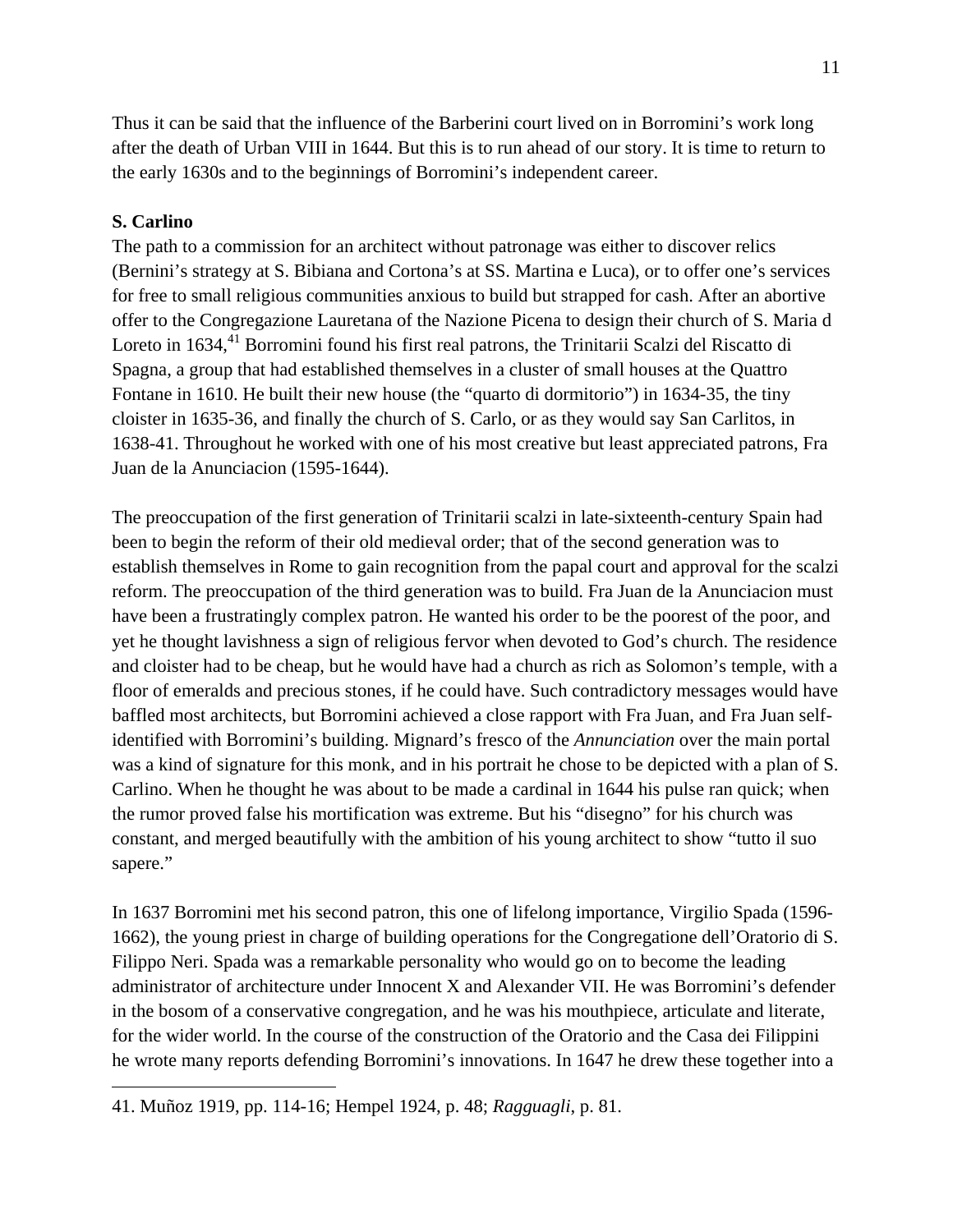"Piena relatione della fabbrica," that is, a full monograph on the building, explaining the function of every room and the reasons for every design decision. Although Spada held the pen in many places we can hear Borromini's voice in this precious document, which lay unpublished until 1725, when it appeared as volume II of Borromini's *Opere*, with the Latin title *Opus Architectonicum*. Spada was also a prolific author of manuscripts and discourses; two bulky volumes of the architecture drawings he amassed over the course of three pontificates were acquired by the Vatican Library at the beginning of this century.

Spada and Borromini planned to dedicate the "Piena relatione" to Manuel de Moura y Corte Real  $(2 - 1651)$ , the Marchese di Castel Rodrigo.<sup>42</sup> This enigmatic Iberian nobleman first crossed Borromini's path at S. Carlino, where he offered to pay part of the expenses of the quarto di dormitorio in 1635. "Aficcionatissimo a fabriche," he reappeared in about 1640 with a fabulous offer to put up 25,000 scudi for a facade, more in fact than Borromini thought the small church could use. "Voglio che tutta la facciata sia di mormoli," was the ambassador's reply.<sup>43</sup>

Castel Rodrigo was the ambassador of Philip IV of Spain to the papal court in 1632-40, but he was Portuguese, not Spanish, and his roots were in Lisbon, not Madrid. He was the faithful servant of his king in artistic as well as diplomatic matters. Together with the viceroy to Naples, the Count of Monterrey, he collected Roman landscapes for the Palace of the Buen Retiro in Madrid. He sponsored splendid fireworks in the Piazza di Spagna in Feburary 1637 to celebrate the election of the future emperor Ferdinand III as Re dei Romani; they were immortalized in a series of etchings by the young Claude Lorrain. But when Portugal rebelled from the Spanish crown in 1640 Castel Rodrigo was transferred to Vienna and Brussels and finally died in Madrid in 1651, a loyalist to Spain separated forever from his homeland by the one successful revolution of the seventeenth century.

Borromini and Duquesnoy had collaborated in c. 1636-40 on a monumental altar for Castel Rodrigo's family chapel in the Benedictine church of Lisbon, Sao Bento, the "sepolchri de suoi heroi," as Borromini calls them in the "Piena relatione" on the Casa dei Filippini. We do not know how much of this was shipped by the time of the revolution of 1640, but at the end of his life Castel Rodrigo was lamenting the fact that many of his sons and daughters were buried on foreign soil and that the chapel in Lisbon remained unfinished. It was spared by the earthquake of 1755 but dismantled when Sao Bento was rebuilt as the meeting place of the National Assembly in 1895. The loss of Borromini's altar, even in its unfinished state, was tragic. It was

1

<sup>42.</sup> Joachim Leitao, *O palácio de Sao Bento*, Lisbon, 1945, pp. 39-41; Alfonso Rodriguez G. de Ceballos, "Francisco Borromini y España," in Giulio Carlo Argan, *Borromini* (1955), Madrid, 1980; Joseph Connors, "Borromini and the Marchese di Castel Rodrigo," *Burlington Magazine*, CXXXIII, 1991, pp. 434-40.

<sup>43.</sup> Fra Juan di San Bonaventura, *Relatione del Convento di S. Carlo alle 4o fontane di Roma*, fol. 34.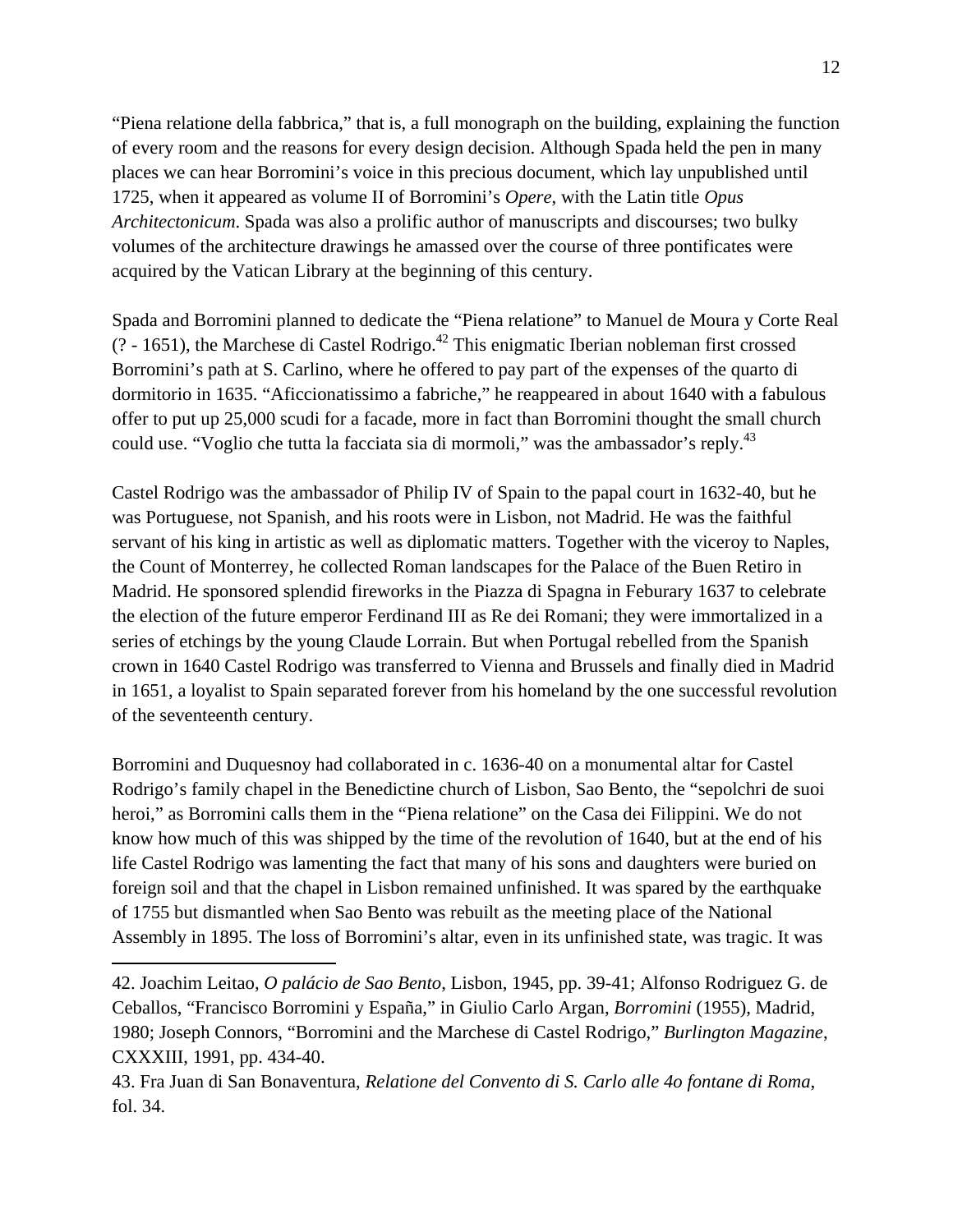probably at least as impressive as his other great export piece, the Filomarino altar, shipped to Naples in 1639-42.

The outgoing years of the Barberini pontificate saw the disastrous War of Castro in 1641-43 and the ultimate disgrace of the Barberini nephews. Urban VIII died in 1644, burdened with guilt not only at his mistaken foreign policy but at the immensity of his nepotism. But in the final, wartorn years of the pontificate Borromini designed and began his masterpiece, the university chapel of S. Ivo alla Sapienza.

S. Ivo was begun in June 1643 and took fourteen months to build. The vault contract was signed a few days before the election of Innocent X on 15 September 1644. The new pope appreciated Borromini but shunned this Barberini commission for most of his pontificate, and so until 1651 the church stood *in rustica*, a bare unfinished shell, like one of the tempietti in Hadrian's Villa. Borromini finally tempted Innocent X to take a limited role by commissioning the spiral and lantern, the "tempietto sopra il tempio," as he put it. This cost only 1600 scudi. The next pope, Alexander VII, spent the huge sum of 25,000 scudi on the Sapienza, mostly on Borromini's splendid Biblioteca Alessandrina, but also on the marble floor, the altarpiece, and the stucco decorations of the interior and exterior.

Innocent X (1644-55) was passionate about architecture and understood it well. In his rejection of everything the Barberini stood for he distanced Bernini and used him very little in the first years of his pontificate. He favored his aging house architect, Girolamo Rainaldi, and Borromini. Rainaldi got the commission to rebuild Palazzo Pamphilj in Piazza Navona in 1644-46, with Borromini kept in the wings as a consultant and finally given his lead with the Pamphilj Gallery in 1646. Borromini had the idea of installing a fountain with the obelisk from the Circus of Maxentius at the center of the piazza, and he brought water from the main line of the Trevi aqueduct in 1645-47.<sup>44</sup> But Bernini snatched the commission from him and built the *Quattro Fiumi* fountain in 1648-51, the first reverse in Borromini's otherwise unstoppable rise.

During the pontificate of Innocent X nothing split the Roman architectural world more than the affair of the campanile of St. Peter's.<sup>45</sup> It drove a permanent wedge between Bernini and Borromini. Bernini planned tall, three-story campanili in 1636. Borromini, who knew Maderno's facade and the capacity of its foundations from first-hand experience, warned that they would be too heavy. The campanili were begun anyway in 1636-41, two stories in stone and a wood model to represent the third story, amounting to 290-300 palmi in all, taller than the facade on which they stood. In September 1641 allarming cracks appeared and the pope was upset. Yet he continued building both towers.

<sup>44.</sup> Bertolotti, *Artisti lombardi*, II, p. 31.

<sup>45.</sup> Sarah McPhee, "Bernini's Bell Towers for St. Peter's and the Politics of Architecture at the Vatican," Ph.D. dissertation, Columbia University, 1996, with previous bibliography.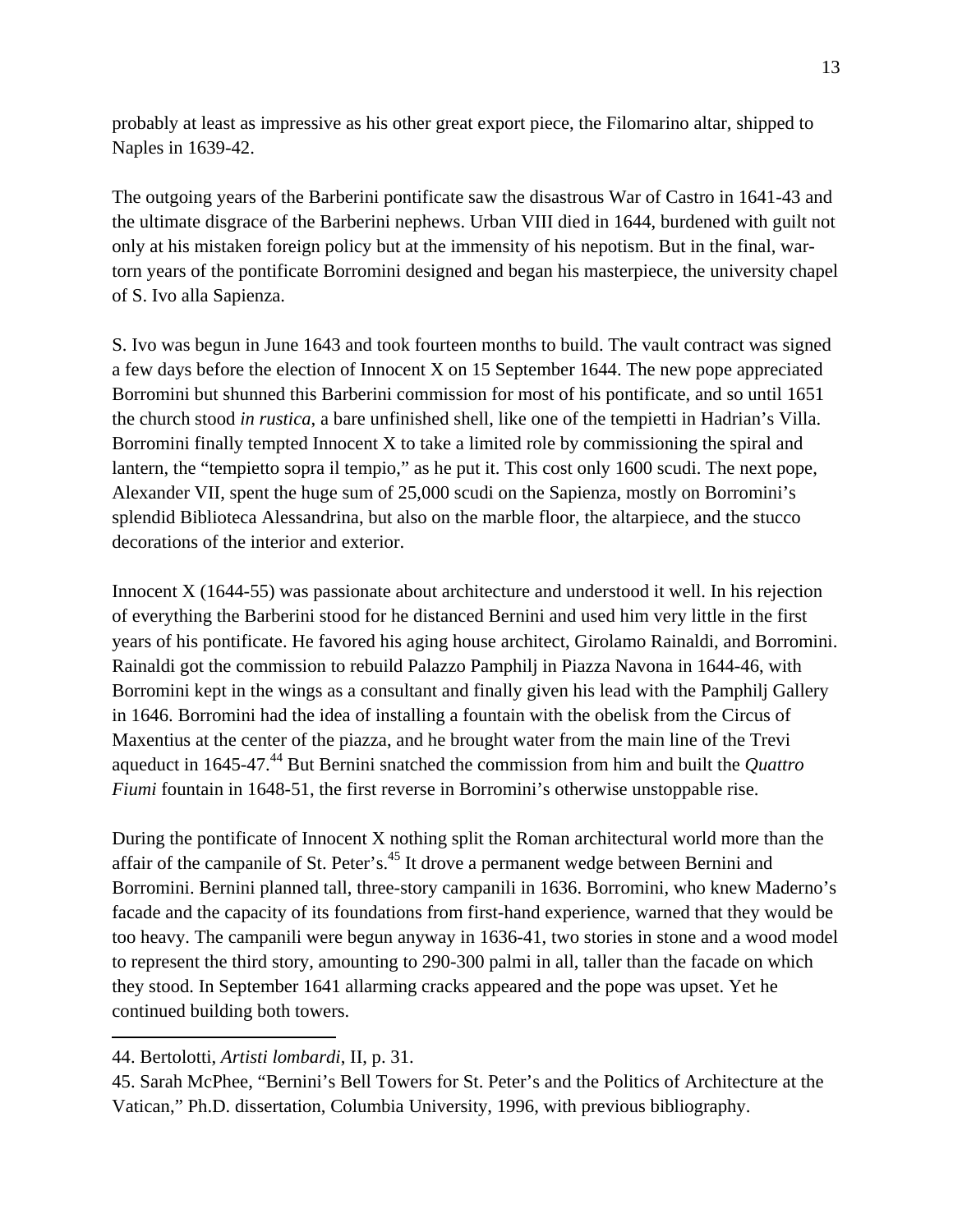When Innocent X came to the throne in 1644 he immediately called for an investigation, in which Virgilio Spada was to play a key role. The commission began its work in June 1645. Spada submitted an amazing report that combines archival research, information from a *tasto* or trench to study the foundations, interviews with survivors of the original building crew and his own poetical soil mechanics. His general conclusion was that the facade would settle of its own account and for the moment nothing needed to be done. But Bernini always believed that Spada had stabbed him in the back, and that of all his critics Borromini was the worst: "egli solo alla presenza del papa inveì contro di lui di tutto cuore, e di tutta lena."

In February 1646 the congregation decreed that the campanili should be dismantled down to the level of Maderno's attic, and then rebuilt. It seemed at the time that Bernini had triumphed, since he had proposed a convincing design for the rebuilding, developed together with Carlo Rainaldi. But though the campanili were dismantled between February 1647 and January 1648, amidst much palace intrigue, they were never rebuilt. Bernini never forgave Borromini for his opposition, and from this time forward they remained lifelong enemies.

Borromini's most challenging commission was the reconstruction of the nave of the Lateran basilica, the cathedral of Rome, in  $1646-50^{46}$  Unlike Julius II Innocent X insisted that Borromini retain the old basilica plan and leave as much as possible of the old masonry in place: "senza alterare la pianta, senza muovere mura, e senza scomponimento del tutto." Huge work gangs were needed to get the project moving in time for the deadline, the Holy Year of 1650. With the structural problems of keeping old walls and a heavy coffered ceiling in place high over the workmen's heads there was ample room for failure, and the whole Roman architectural world, particularly Borromini's ever-present "emoli," were waiting to see if he would trip. He did not, yet the pope would not let him proceed with the removal of the wooden ceiling and its replacement by a vault. Borromini was schooled on the model of what Michelangelo had done in St. Peter's but Innocent X on the teachings of Baronius and the Oratorians, who promoted the cult of early Christian antiquity, and his slogan of conservation with embellishment ("et vetustas servareter, et venustas addereter") was incompatible with Borromini's desire to have a free hand. Though frustrated himself, in the end he pleased the pope with what one might call a reliquary strategy: stretches of old wall were left visible in oval frames (later filled with paintings) at clerestory level, and the green marble columns of the side aisles were reused in the niches that line the nave.

<sup>46.</sup> Augusto Roca De Amicis, *L'opera di Borromini in San Giovanni in Laterano: gli anni della fabbrica (1646-1650)*, Rome, 1995, with previous bibliography; *idem*, "Considerazioni sulla basilica Lateranense prima del rifacimento borrominiano," *Quaderni*, N.S. fasc. 15-20, 1990-92 (*Saggi in onore di Renato Bonelli*), I, pp. 345-354, *idem*, "Borromini in Laterano sotto Alessandro VII. Il completamento della basilica," *Palladio*, 18, July-December 1996, pp. 51-74.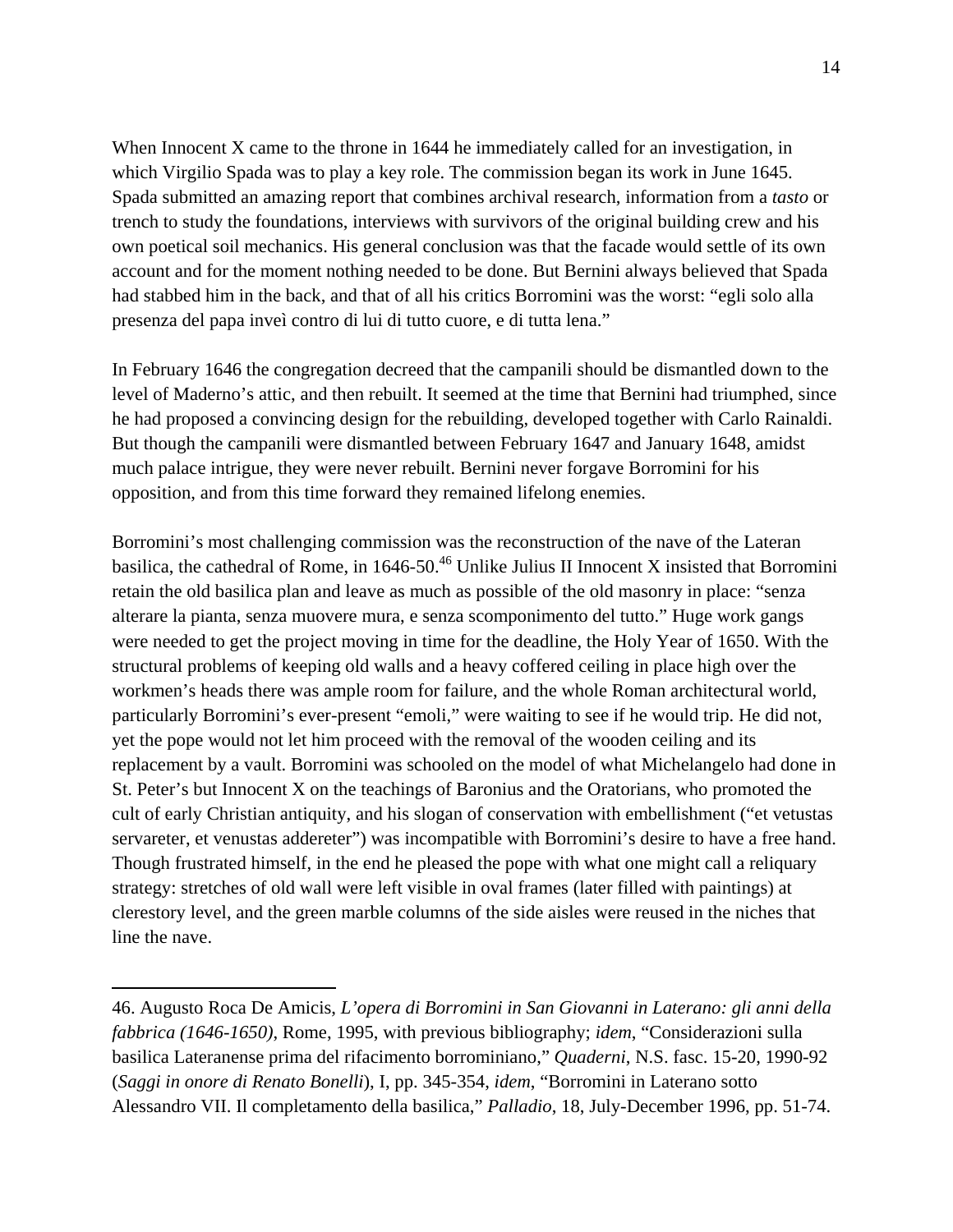There were moments of high tension during construction. When Borromini lost the commission of the Piazza Navona fountain to Bernini in 1648 he walked off the job at the Lateran, at a point when the structural work was finished but the decorative stuccoes hardly begun. Time was running short. But Borromini's retaliation was measured and he allowed work to continue under the direction of his friend Pietro da Cortona. Things would have gone fine if Spada had not made a strategic mistake: he hired a second team of stuccatori under a capomastro stuccatore whom Borromini did not like. Borromini called a general walkout and the two rival capomaestri stuccatori stalked the worksite wearing swords, but in the end Borromini had his way and work resumed at its normal hectic pace. The basilica was ready to receive the masses of pilgrims who came for the Holy Year. But a few days before it opened tragedy intervened.

On 6 December 1649 the cadaver of one Marco Antonio Bussone, "romano et forse chierico" was found battered and bound in a room where he had been stuffed by Borromini's workmen. He had been discovered the night before damaging some of the fine marbles destined for the church and had been detained and beaten on Borromini's orders; to make matters worse they tried to bury the body in the porch of the church. Borromini had been rash and the workmen were overzealous, and now the case was before the courts. Everything possible was done to hush up the incident. Given his good record, Borromini was remanded to temporary banishment at the pope's pleasure and seems not to have spent any time in prison. He scribbled the title of a guidebook to Florence on a drawing for the lantern of S. Ivo in late 1651 or early 1652, but in the end we do not know if he was required to absent himself from Rome briefly in the wake of the incident. The threat of a three-year banishment to Orvieto hung over his head but in the end was not imposed on him.<sup>47</sup>

The Lateran brought glory as well as sorrow. On 16 (or 26) July 1652 Innocent X conferred the *croce di Cristo* on Francesco Borromini "Mediolanensis," "accompagnando l'atto con parole di somma umanità."<sup>48</sup> Through Spada he channeled a gift of 3000 scudi for the work at the Lateran. Thus Borromini finally received, at age 53, for restoring the cathedral of Rome, the knighthood which Bernini had gotten for a portrait of Gregory XV at age 23 and Algardi for his bronze statue of Innocent X at age 51. Borromini seems already to have received a Spanish order of knighthood at the recommendation of Inigo Vélez de Guevara y Tassis, Conde de Oñate, who asked him for designs to restructure the Palazzo di Spagna, which he bought in 1647. The plans were highly regarded by Oñate even though he did not carry them out, probably because he was sent to Naples as viceroy after Masaniello's rebellion of 1647. He served from 1648 to 1653 in Naples and became a great builder. No documentation has ever been found for Borromini's

1

48. *Ragguagli*, pp. 22 and 161; F. Buonanni, *Catologo degli ordini equestri, e militari*, Rome, 1724, no. 57; Sebastian Schütze, "Arte Liberalissima e Nobilissima. Die Künstlernobilitierung im päpstlichen Rom--Ein Beitrag zur Sozialgeschichte des Künstlers in der frühen Neuzeit," *Zeitschrift für Kunstgeschichte*, LXI, 1992, pp. 319-352.

<sup>47.</sup> Bertolotti, *Artisti lombardi*, II, pp. 32-37; *Ragguagli*, pp. 27f. and 162.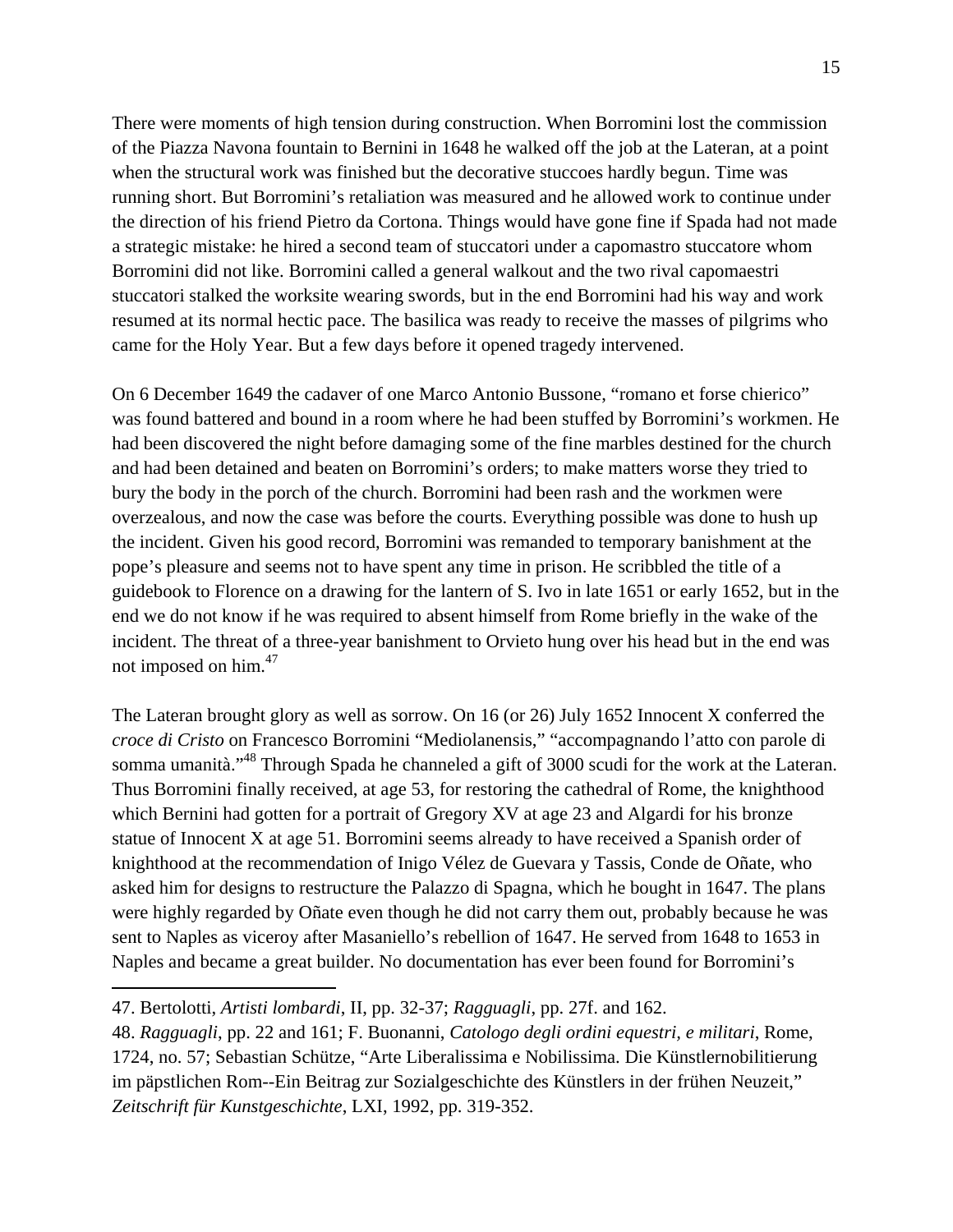Spanish knighthood, but according to Pascoli (p. 304) Borromini left two chains to Cardinal Carpegna in his will, presumably one for his papal cavalierato and the other for his Spanish.

The pontificate of Innocent X was Borromini's busiest and most prosperous period. Papal favor brought other commissions in its wake. Two sons-in-law of Donna Olimpia, the pope's influential sister, decided to build or expand their palaces at this time. One, Niccolò Ludovisi, chose Bernini to expand Palazzo Ludovisi (later Montecitorio) in 1653,<sup>49</sup> while the other, Andrea Giustiniani, chose Borromini to expand Palazzo Giustiniani in 1650. This was the palace where Vincenzo Giustiniani had formed his splendid collection of ancient sculpture in the first decades of the century, and where the young Borromini had gone to sketch antiquities, like so many other Roman artists. Now he returned as master builder. Work was limited to the main portal on the west facade and the northwest corner of the building. This angle had up untill that time had contained the great pinacoteca of Vincenzo Giustiniani. Here 258 paintings had hung from floor to ceiling in two great rooms, including fifteen Caravaggio's. Borromini was in effect rebuilding the palace museum and rearranging the hang of the collection. His plans for a long north wing and a super-salone were thwarted by a lawsuit brought by Patrizi, Giustiniani's neighbor to the north, and the palace was not finished until 1671-76, and then by Domenico Legendre.

As early as 1634-35 Borromini was approached by Orazio Falconieri, a wealthy member of the Florentine community in Rome, for plans for reconstructing a Renaissance palace at the south end of Via Giulia, Palazzo Ceci-Odescalchi. In 1638 Borromini began the reconstruction with modest interventions, but then in 1646-51 Orazio had him carry out a major reconstruction. He retained the small Renaissance palace but rebuilt the courtyard and added an ecclesiastical block on Via Giulia for the patron's brother, Cardinal Lelio Falconieri, and a wing along the Tiber for the secular members of the family. The emblem-studded ceilings of the rooms on the piano nobile of these wings are among Borromini's most powerful works, shaping space above the head of the spectator but also communicating messages about the good reputation of the late cardinal, who had died in the months before they were begun.

In 1650-53 Borromini took over as architect of Palazzo Spada, but here most of what was done can be ascribed to the fantasy of the patron, Cardinal Bernardino Spada, Virgilio's brother. Bernardino was a passionate lover of perspective in any form and had an ample opportunity to see virtuoso displays of perspective during his diplomatic missions to Paris and Bologna and in the convent of the Trinità ai Monti, where he was cardinal protector for the French Minims, who numbered many experts in mathematics and perspective. The Minim François Niceron planned an astronomical gallery in the palace and the Augustinian Fra Giovanni Maria da Bitonto did the calculations for the famous *prospettiva*. Borromini redesigned the staircase and the appartamento nobile and was also responsible for the piazza, which is a fantasy stage set that combines water

<sup>49.</sup> Allan Braham and Hellmut Hager, *Carlo Fontana: The Drawings at Windsor Castle*, London, 1977, pp. 112-17.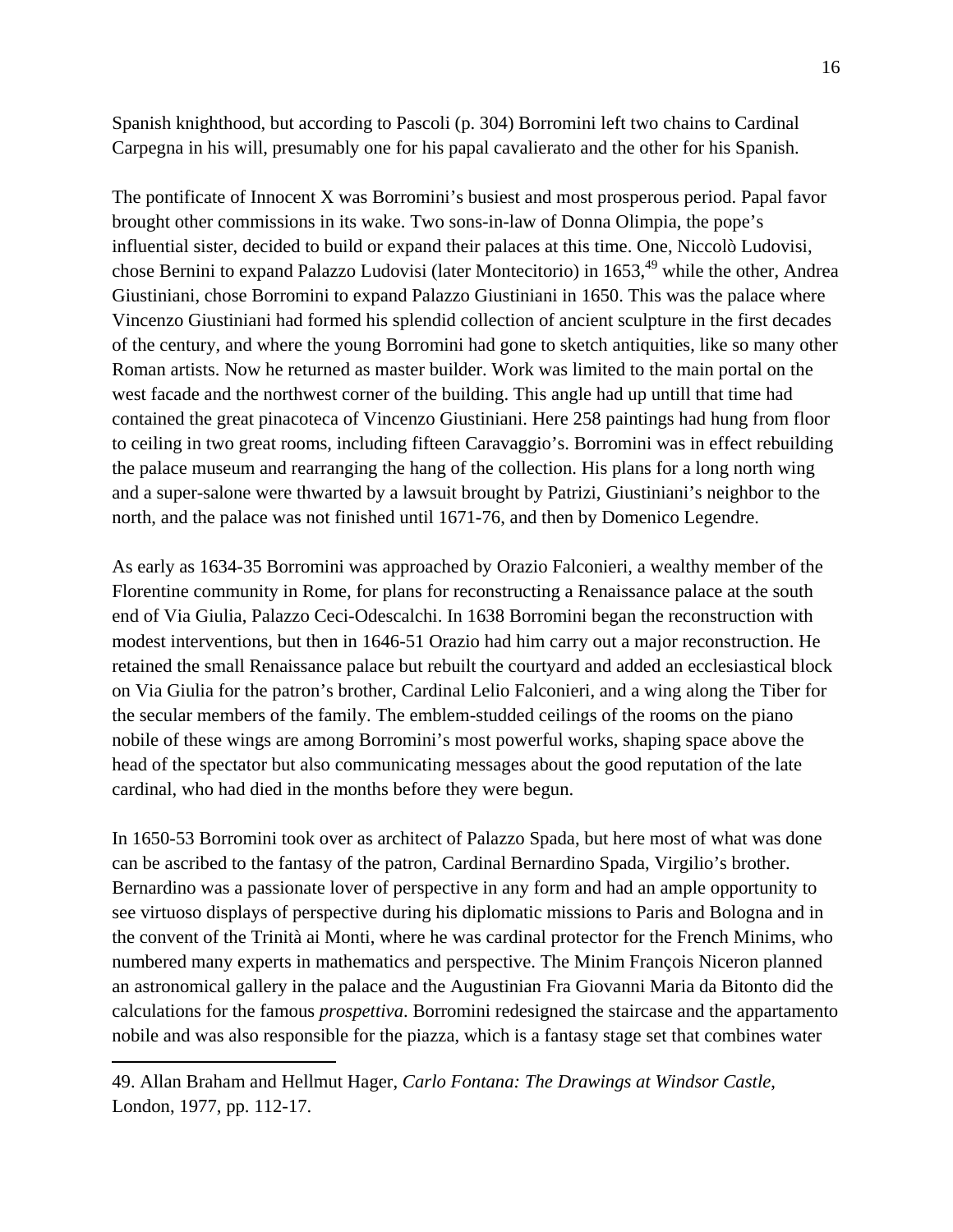and a nymph fountain with the imagery of a rocca in the countryside, like one of the castles in the *sala dei feudi* brought out of doors.

In 1652 or 1653 Borromini received the commission to complete the tribune, cupola and campanile of the church of the Italian Minims, S. Andrea delle Fratte. The original patron of the church, Orazio Del Bufalo (d. 1612), had wanted to be buried under the cupola, like Cosimo de' Medici in S. Lorenzo in Florence or Cardinal Farnese in the Gesù, and his heir Paolo Del Bufalo had every intention of honoring his uncle's wish. Paolo was an enthusiast for Roman antiquity and occasionally went looking at excavations with Borromini. So it seemed entirely natural that Borromini should design a cupola based on the sepulcral monuments of the Roman countryside as sketched by Montano. For much of the time Paolo was in Florence and the design was carried on by correspondence, but he hung Borromini's drawing for the campanile in his his palace, in the middle of his collection of mostly erotic art. When he died in 1665 his two daughters funneled the family fortune to their husbands, who had no interest in the finishing the commission, even though Borromini had left a model behind. Juvarra sketched the model twice during his Roman sojourn in 170-14 and imitated it in his designs for the cupola of S. Andrea in Mantua, thus giving one of Borromini's most daring designs an afterlife in the late baroque.

Right next to S. Andrea was the Propaganda Fide, Borromini's late institutional masterpiece. Had the roulette of the conclave gone another way in 1644 it might have been Bernini's. Bernini had built the small Re Magi Chapel for Cardinal Antonio Barberini the Elder in 1634. Working with Gaspare de' Vecchi, an architect who specialized in institutions, he had restructured the old Palazzo Ferratini facade facing the Piazza di Spagna in 1641-43. His contribution to the Propaganda had earned him the right to be buried from the chapel with the exequies due to a cardinal of the congregation, and in 1641 he bought a house and garden adjoining the southwest corner of the isola. The relationship between Bernini and the Propaganda Fide was special, but it did not survive the advent of Innocent X in 1644.

Cardinal Antonio Barberini the Elder died in 1646 and a month later the Congregation chose Borromini as their architect, on the strong recommendation of the pope. He worked in close collaboration with the powerful and visionary secretary of the Congregation, padre Francesco Ingoli, to devise a plan for the whole isola. This was the time when Bernini's little chapel was slated for demolition, although it did not in fact come down until c. 1660. Borromini also had plans for expropriating Bernini's garden and making it a piazzetta, but Bernini countered this move in 1656, after a more sympathetic pope had come onto the throne, by building a second house on the garden. This was the famous studio house where he would be visited by Cristina of Sweden. Inside it was filled with his collection and it enshrined the *Verità*, his monument to the restoration of his reputation after the affair of the campanili. Outside it was surrounded by Borromini buildings.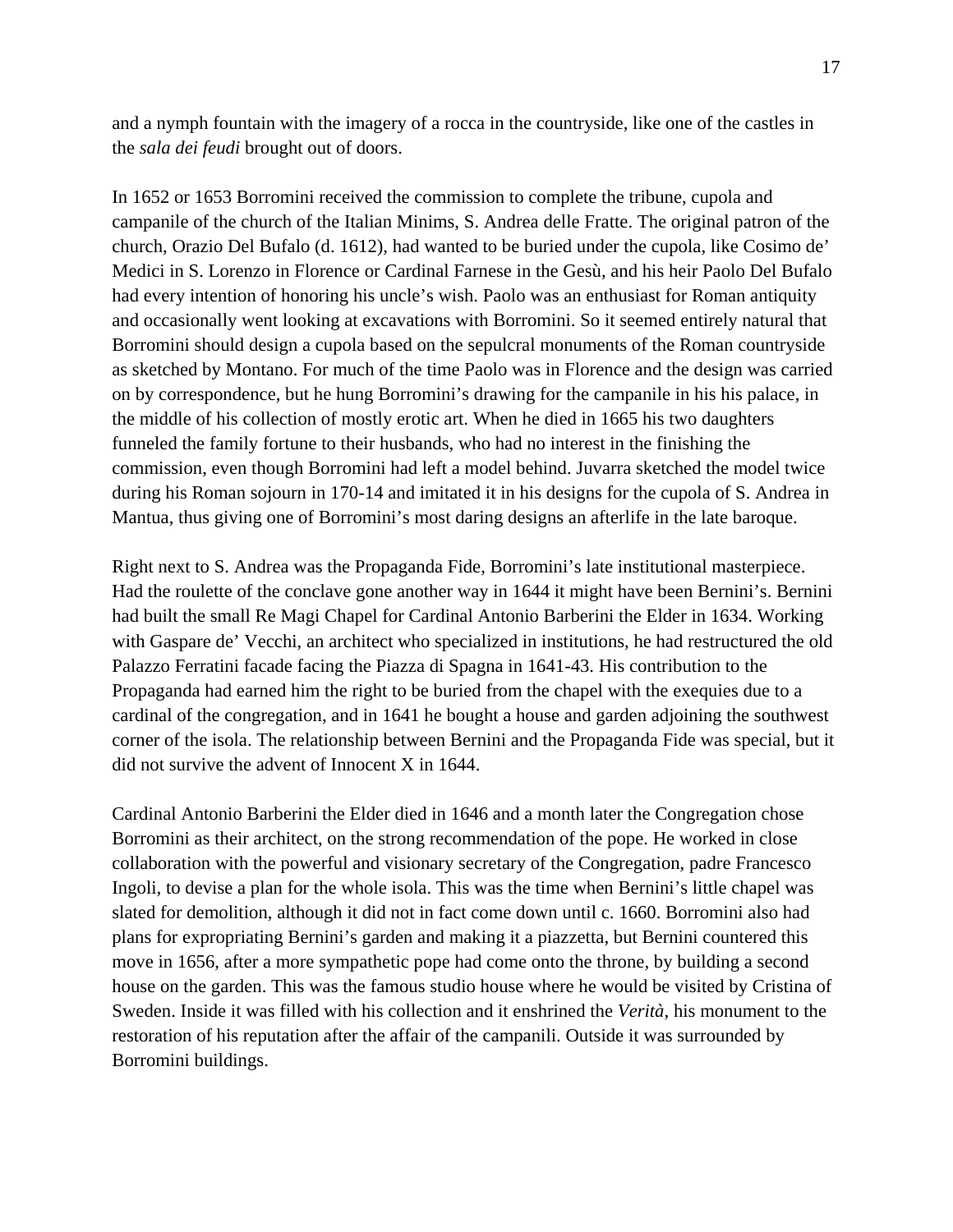Fabio Chigi (1599-1667) had effectively run the government as secretary of state during the last dottering years of Innocent X. When he was elected as Alexander VII in 1655 Bernini saw a friend on the throne of the fisherman. He had an interview on the night of the election, and in the course of the eleven-year pontificate he would see the pope over 400 times, as opposed to 27 for Borromini. Alexander did not like Borromini, but he came to respect him. In Spada's words:

E Alessandro VII felicemente regnante quando ha veduto i suoi disegni hà formato concetto assai diverso da quello che altri havevono procurato d'instillargli<sup>50</sup>

Alexander VII's policy was to leave Borromini with the commissions he already held, and in all of them there were important new campaigns that produced some of Borromini's late masterpieces: the Cappella dei Re Magi and the Propaganda Fide facade, the Biblioteca Alessandrina at the Sapienza, and the tomb monuments at the Lateran. There were small new commissions like the restoration of the roof of the Lateran baptistery but nothing major. Certainly Borromini never enjoyed the same rapport that Bernini enjoyed with the pope. Alexander VII was classical and Vitruvian in his upbringing, and Bernini insinuated the idea in his mind that Borromini was somehow a gothic architect who departed from the proportions of the human body in architecture and created chimaeras.

Of the private patrons who remained loyal to Borromini during the last decade of his life none was more important than Ottavio Falconieri. In 1634, the same year that he employed Borromini to design a modest expansion for what would become Palazzo Falconieri, Ottavio entrusted the commission of the family chapel in S. Giovanni dei Fiorentini to Pietro da Cortona. Cortona was a Tuscan artist already patronized by the Sacchetti, and so was the logical choice for the high altar of the Florentine church. Cortona built a "temporary" altar in wood on which mass was said for two decades. But in 1656 Ottavio took the commission away from Cortona and entrusted it to Borromini. Relationships between the two artists had been cordial; now they became bitter. And there was a certain irony in Ottavio's choice. Cortona, the Tuscan, spent his last years finishing the great church of the Milanese nation in Rome, S. Carlo al Corso, a commission that Borromini desperately wanted, while Cortona resented the loss of the high altar of the Florentine church to Borromini, "il milanese."

Borromini built the Falconieri altar slowly in the course of the decade following 1656. It is his most beautiful and most expensive design in "marmi mischi," precious materials that are more frequently associated with Bernini. At his death in 1667 neither the vault decoration nor the tombs were finished but Borromini had left stucco mock-ups for both in place. Then Cortona was called back to finish the chapel and all of Borromini's stucco decoration was swept away. Cortona redesigned the vault of the chapel and the finials of the two Falconieri tombs, and on the exterior, over the apse that rose up on the banks of the Tiber, he installed a window that is a near twin of his window over of the apse of S. Carlo al Corso. After Cortona's death in 1669 his

<sup>50.</sup> Connors, "Spada's Defence," p. 88.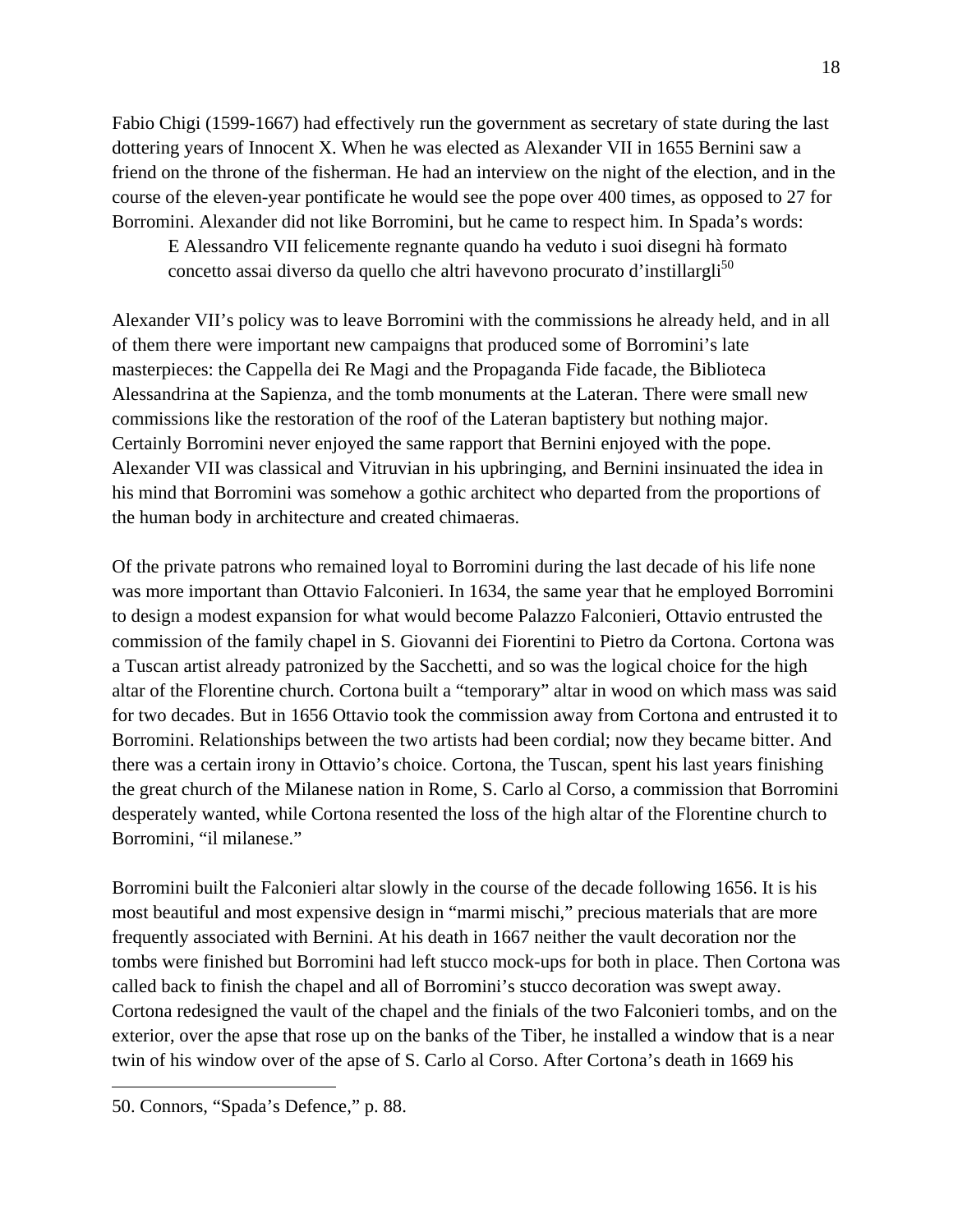disciple Ciro Ferri finished the chapel.

It was during the pontificate of Alexander VII that Borromini conceived of a project to publish his works. The "Piena relatione" on the Casa dei Filippini remained an unpublished manuscript, but now Borromini began to see the potential of guidebooks and etchings. At some point in the middle of the 1650s he formed a firm friendship with the polygraph and antiquarian Fioravante Martinelli (1599-1667), who would become his most outspoken champion. In Martinelli's book of 1655 on early Christian churches in Rome, *Primo trofeo*, there is a long digression on Borromini's restoration of the Lateran, and in the third edition in 1658 of his popular guidebook, *Roma ricercata*, Borromini's buildings are mentioned in admiring terms fifteen times. The guide is illustrated with etchings by the French printmaker Domenico Barrière, a student of Claude Lorraine who branched out into architectural etching and developed a long-lasting relationship, possibly even friendship, with Borromini. Three of the etchings in *Roma ricercata* are devoted to the Casa dei Filippini by Borromini, "dal quale sono stato honorato del suo disegno." In these tiny prints we have the seeds of the publication project, which blossomed around 1660.

Bernardo Borromini, who inherited the material for the publication project, mentions Barrière copperplates of the facade of the Oratory, the Torre dell'Orologio and the Sapienza as well as a "pianta giumetrale" of the Sapienza. Proofs of these plates found their way into the library of Carlo Antonio Dal Pozzo and are now in the British Library. In 1660-62 Borromini drew a number of geometrical plans for S. Carlino, and there is reason to believe that they too were meant for publication. However, Bernardo also mentions unbuilt projects, "tanto quelli messi in opera quanto quelli non messi in opera per diversi acidenti, et li altri soi pensieri." This is puzzling, since all the surviving drawings relate to commissions and we have no purely imaginary fantasies from Borromini's hand. Some of the buildings were not carried out with the full quota of ornament that Borromini wished and he undoubtedly wanted the publication project to show them in an ideal state, but we should probably not imagine wonderful castles in the air solely on the basis of Bernardo's "altri soi pensieri."

Martinelli came closer than anyone to understanding the deepest principles of Borromini's art. In 1658-60 he composed a long monograph on the Sapienza which he wanted to illustrate with Borromini drawings, although in the end it remained unpublished. It would have been just the defense Borromini needed in the classicizing climate of the 1660s:

Cav. Borromino, al quali i virtuosi della sua professione devono restar molt'obligati per haver insegnato di fabricare edifitij reali senza demolire le sue parti nobili; e di nobilitare

picciolissimi siti con fabriche sontuose, magnifiche, e copiose d'ordine e di ornamenti...<sup>51</sup> Martinelli died on 24 July 1667, just one week before Borromini's suicide. The emotional stress of the architect's last days was probably exaggerated by the loss of this articulate and

1

<sup>51.</sup> D'Onofrio, *Roma nel Seicento*, pp. 216-20.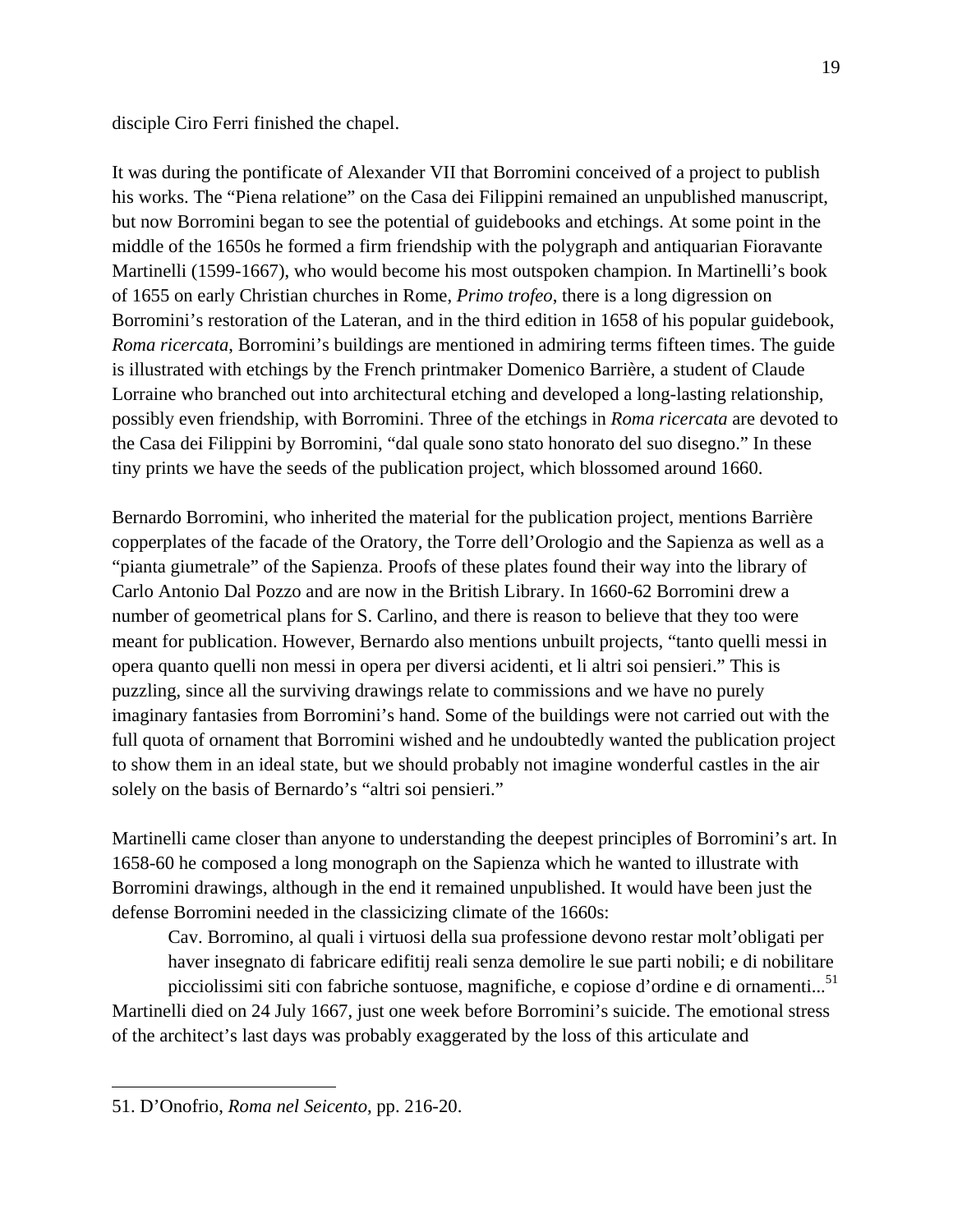understanding friend.<sup>52</sup>

Even if Borromini weathered the pontificate of Alexander VII better than he expected the first two years, 1656 and 1657, were dark for him.<sup>53</sup> He had a hair-trigger sense of honor and reacted badly to slights. To defend himself in a world of courtly intrigue he adopted a policy of retaliation through work stoppage. If he lost one commission he would walk off another hoping that the hurt would somehow ricochet back on the offending patron. 1657 was the great year of retaliations and thus a year of extreme self-punishment for Borromini. A crisis had been building up at S. Agnese ever since the death of Innocent X in 1655. In January 1657 Borromini absented himself from the worksite for a month, browsing in the bookstalls of Piazza Navona. In February he was dismissed in a report that listed his administrative and structural shortcomings and attacked his characer as difficult and inflexible. In May the Oratorians definitively dismissed him, in spite of Spada's eloquent plea that if he were treated well he would not be so inflexible:

Egli è di natura di tale tempera che non resistera à i torti che si lo fanno, e però si è rotto con molti, mà dove gl'è portato quel rispetto ch' si deve al suo amore, et alla sua fedeltà, egli è un cagnolo.<sup>54</sup>

Spada was on Borromini's side but the angry architect retaliated against him anyway. Borromini refused to install the ancient bronze doors at the Lateran, knowing that this would hurt Spada in the eyes of the pope, and thus indirectly embarrass the Oratorians, and further he stopped supervising work at the palace of Bernardino Spada, Virgilio's brother. Alexander VII was extremely annoyed and transferred the commission for the Lateran high altar to Pietro da Cortona. By November 1657 tempers had time to cool and the pope wanted Borromini back at the Lateran and began to conceive grand plans for the Sapienza. However, the strategy of measured retaliation took a heavy toll on Borromini in psychological terms. To compensate for the loss of one commission he would put another at risk. This most intensely active of men forced himself to go slow and in effect to suffer in order to inflict suffering in order to avoid shabby treatment. The self-destructive instinct, whipped up by the "stimolo d'honore," was always ready to return, and it did with a vengeance on the tragic night of 1-2 August 1667, when

<sup>52.</sup> D'Onofrio, *Roma nel Seicento*, p. xiii. The near coincidence of death dates was noticed by Maurizio Fagiolo dell'Arco, "'La religiosa trasmutatione' della piramide di Caio Cestio," *Arte Illustrata*, V, 1972, pp. 210-217; and H. Thelen, "Francesco Borromini. Bemerkungen zur persönlichkeit," in G. Staccioli and I. Osols-Wehden, eds., *Come l'uom s'etterna. Beiträge sur Literatur-, Sprach- und Kunstgeschichte Italiens und der Romania. Festschrift für Erich Loos*, Berlin, 1994, p. 285.

<sup>53.</sup> Lina Montalto, "Il problema della cupola di Sant'Ignazio di padre Orazio Grassi e fratel Pozzo a oggi," *Bollettino del Centro di Studi per la Storia dell'Architettura*, XI, 1957, pp. 33-62; Wittkower, "Personalità e destino."

<sup>54.</sup> Connors, "Spada's Defence," p. 88.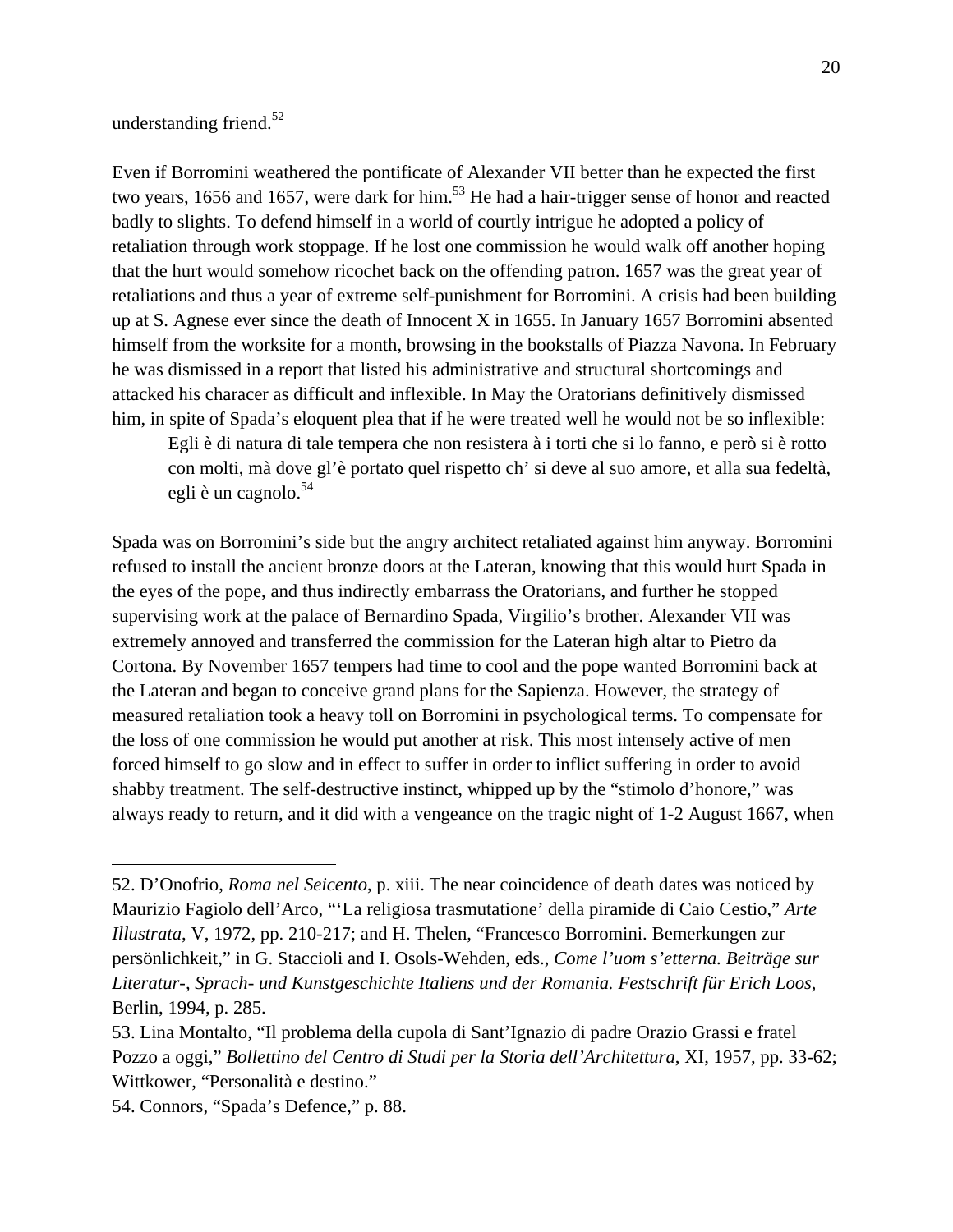the architect took his own life. $55$ 

 $\overline{a}$ 

Borromini seems to have begun suffering from his malady, whether physical or psychological, on or around 22 July 1667.<sup>56</sup> He consigned a closed will to his notary on that day, but on 29 July he took it back, and no copy has ever been found. Fioravante Martinelli died on 27 July, and the conclusion seems inescapable that a bequest for this close friend featured largely in the first testament. A few days prior to 1 August he burned some but by no means all of the drawings he had prepared for the publication project. His physical condition, especially the distraught look on his face, caused his friends great distress and they decided it was best not to leave him alone. The scarpellino in charge of S. Carlino and S. Giovanni dei Fiorentini, Francesco Massari, was lodged in the neighboring room. Borromini was visited by his confessor, padre Orazio Callera, and he went to S. Giovanni [in Laterano?] once "a pigliare il giubileo."

After dinner on 1 August he began to compose a new will, writing in pencil until midnight ("sino alle tre hore di notte").<sup>57</sup> Massari called in to tell him to stop writing and get some sleep. Borromini put out the light, but two or three hours later awoke and asked for light. He got from Massari a curt "Signor no." Restless and resentful he tried to think of some way of doing himself harm, and this agitation lasted until about 5:30 AM ("all'otto hore e mezzo in circa"). He remembered he had a sword hanging among the blessed candles at his bedstead (in fact he owned four swords), and--"disesperato"--he unsheathed it, planted the hilt on his bed and the point in his side, and threw himself down so that it past right through him. He fell to the floor and screamed; Massari rushed in, called for help and got him back on the bed. Dawn was beginning to break.

Borromini was mortally wounded but lived through 2 August. A surgeon from the Ospedale di S. Spirito came and took down his account of what had happened. His notary came and drew up a

55. On the personality the views of Hans Sedlmayr, *Die Architektur Borrominis*, Berlin, 1930 (Italian translation: *L'architettura di Borromini*, ed. Marco Pogacnik, Milan, 1996) were attacked in the the classic study by Rudolf Wittkower, "Francesco Borromini: personalità e destino," in *Studi sul Borromini. Atti del Convegno promosso dall'Accademia Nazionale di San Luca*, I, Rome, 1967, pp. 19-48; English version: "Francesco Borromini, His Character and Life," in *Studies in the Italian Baroque*, London, 1975, pp. 153-176. Two authors have perceived the increasing degree of melodrama in the biographers, Bialostocki 1987, and Thelen, "Bemerkungen zur persönlichkeit," 1994.

<sup>56.</sup> Antonino Bertolotti, *Artisti lombardi a Roma nei secoli XV, XVI e XVII*, Rome, 1881, II, pp. 37-42; Ugo Donati, "Il testamento di Francesco Borromini," *L'Urbe*, VII, 7, 1942, pp. 18-22; *Ragguagli*, pp. 29-32.

<sup>57.</sup> The hours were counted in Rome beginning at half an hour after sunset; see Michael Talbot, "*Ore Italiane*: The Reckoning of the Time of Day in Pre-Napoleonic Italy," *Italian Studies*, XL, 1985, pp. 51-62.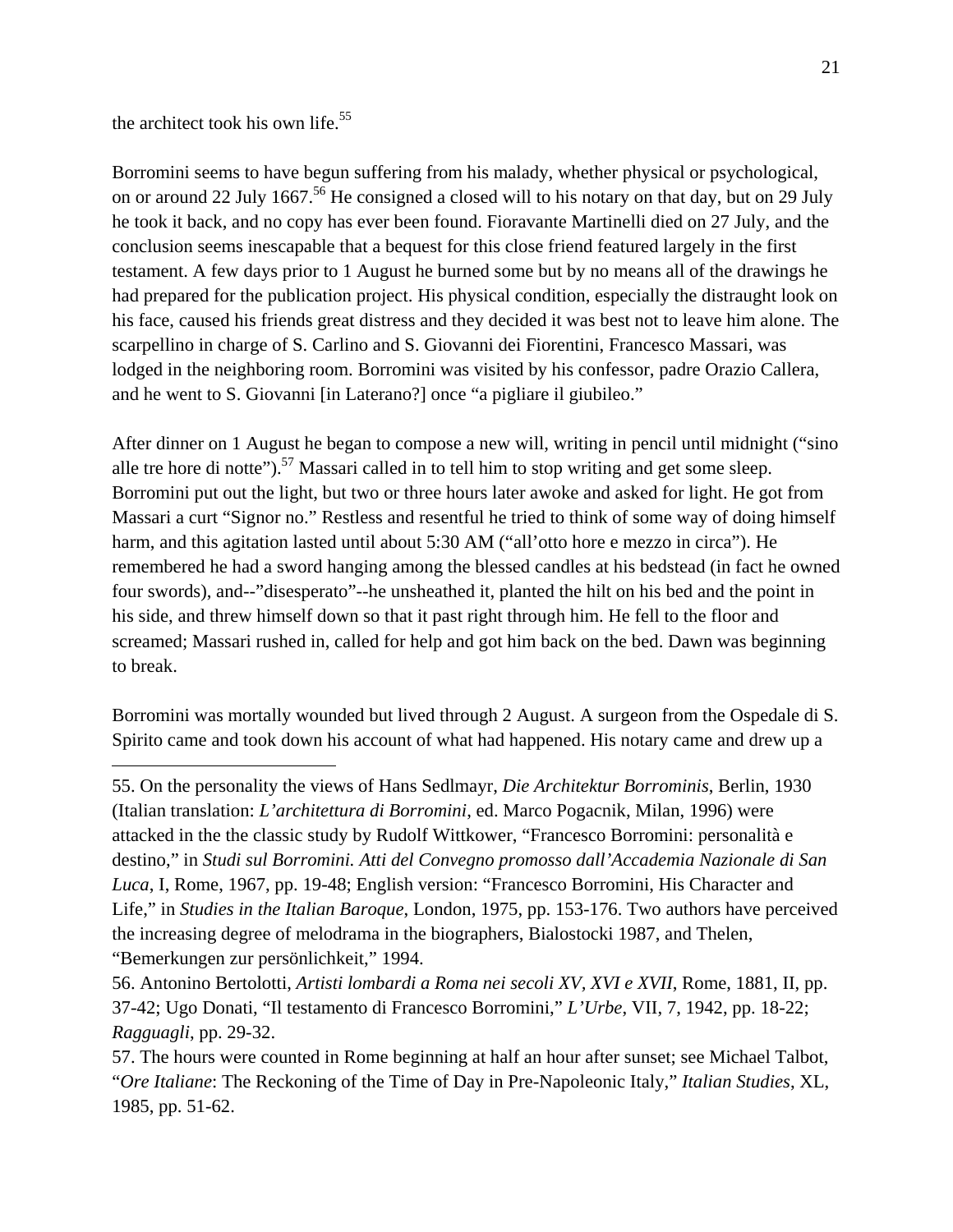new will in the presence of seven witnesses. A year before, on 6 April 1666, Borromini had asked for and received permission from the Trinitarians of S. Carlino to select a site in the crypt in order to "fabricar una capilla, y altar, y acomodar su sepulcro."58 But death came sooner than he had planned. In his dying hours he made arrangements to be buried, without pomp of any sort, in the tomb of Carlo Maderno in S. Giovanni dei Fiorentini, in return for a generous recompense to the architect's daughter Giovanna. He died at about 7 AM ("alle dieci ore") on 3 August.

The will had direct implications for Bernardo. He was Borromini's main heir, but to collect the inheritance he had to marry Maderno's granddaughter Maddalena Puppi. He complied, and Cardinal Ambrogio Carpegna celebrated the marriage on 27 October 1667, a little less than three months after Borromini's suicide.<sup>59</sup> The bride was 20 and the groom 24. For another decade Bernardo stayed in Borromini's house next to S. Giovanni dei Fiorentini. The total inheritance amounted to about 10,000 scudi, of which Bernardo was allowed to use 2000 scudi to set up house. On 20 February 1669 the first child of the young couple was baptized and named Francesco. Cardinal Carpegna was his godfather. Bernardo turned out to be the most mediocre of architects, and none of his three sons pursued architecture. What counts in this case is not the effect but the wish of the dying architect, namely that the clan from the Lake of Lugano should live on.

The same notary who wrote Borromini's will took an inventory of the contents of the house on 3 August 1667, immediately after his death, and Bernardo commissioned a second inventory the following day.60 These are revealing documents, a window on Borromini's private world. Unlike Flaminio Ponzio, Cortona, Bernini or the Longhi, all of whom built splendid houses, Borromini never bothered to build a new house as a demonstration of his wealth and standing. But he accumulated possessions: tools of the trade, works of art, curiosities of man and nature.

Borromini owned hundreds of book, three or four times as many as the next most bookish architect of the age, his rival Paolo Maruscelli. He had 142 pictures, mostly landscapes and religious paintings, but also portraits of the people who meant a great deal to him, such as Innocent X with the Lateran in the background and Cardinal Spada in a shell-studded frame. He had a medallion showing Michelangelo's tomb in S. Croce as well as stucco busts of Michelangelo and Seneca. Borromini was a well-armed architect, with four swords, a halberd ("labarda") and an *archibugio*. We get a vivid glimpse of his studio and his special ways of

<sup>58.</sup> Archivio di S. Carlo alle Quattro Fontane, vol. 207; see Joseph Connors, "The Baroque Architect's Tomb," *An Architectural Progress in the Renaissance and Baroque. Sojourns In and Out of Italy* (Festschrift Hellmut Hager), *Papers in Art History from the Pennyslvania State University*, VIII, 1992, p. 393.

<sup>59.</sup> *Ragguagli*, p. 35.

<sup>60.</sup> *Ragguagli*, pp. 32f., 163-76 and pls. X and XI; Portoghesi, *Borromini nella cultura europea*, pp. 384ff.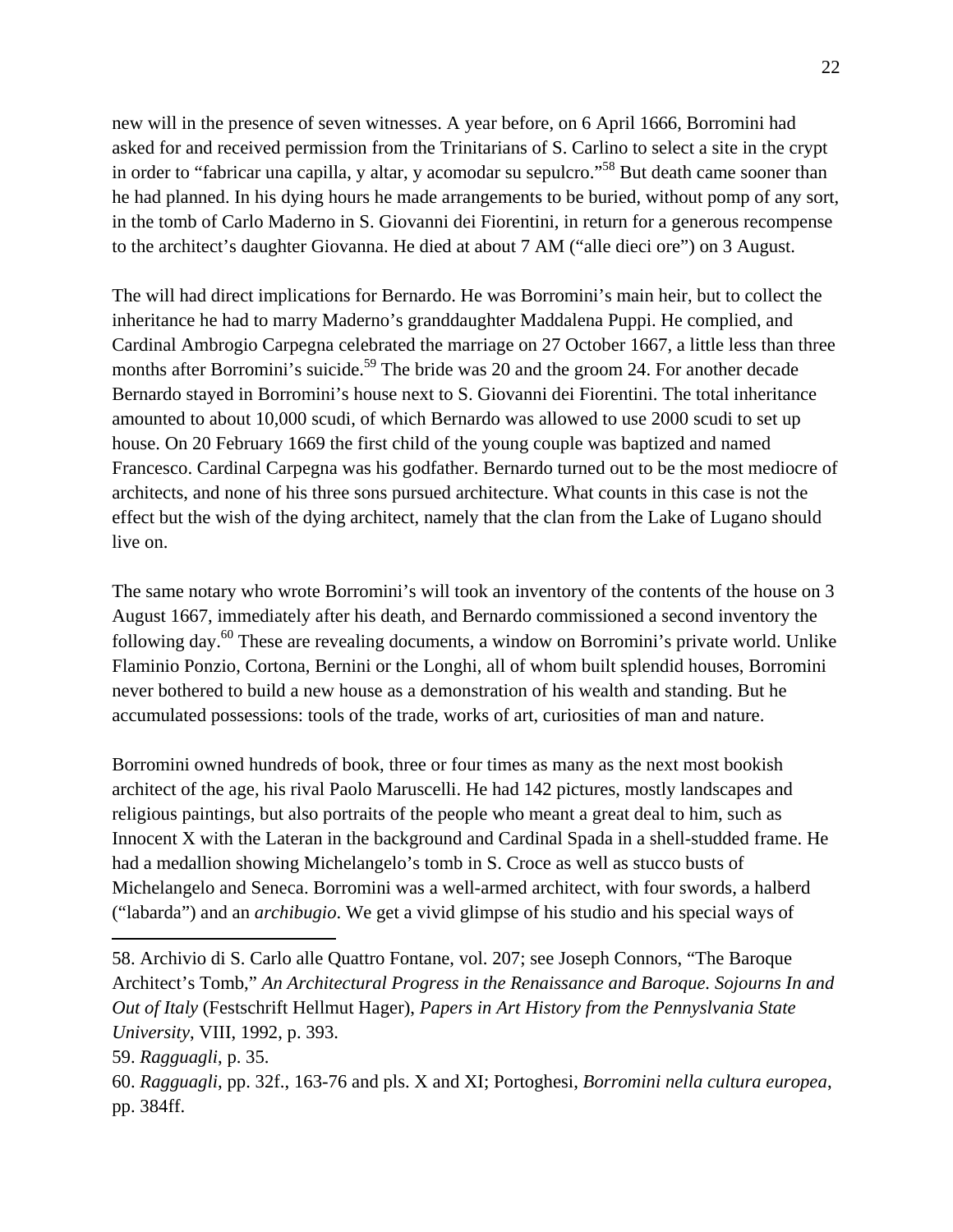working from the many chests and boxes stuffed with drawings, the dozen compasses, and the many models in wood, clay and red wax. These plastic materials were ideally suited for curved facades like S. Agnese and S. Carlino. But he also had various mirrors, samples of fine marble, a double-headed herm, a hundred ancient medals and assorted metal *Kleinkunst* from the ancient world: a bust, ostriches, frogs, idoletti, capricci, horses heads, spearheads, heads of serpents, spoons, a pail, lamps. There were crystal vessels, an ancient eagle's head in gesso, an "unghia della gran bestia," twenty-five inscriptions and several shells, including one mounted on a pedestal in the shape of an eagle's claw.

The terms of reference for such a collection are the cabinets of curiosity of seventeenth-century Europe.<sup>61</sup> On a grand scale these are represented by the museums of Pirro Visconti Borromeo and Manfredo Settala in Milan or Cassiano Dal Pozzo and Francesco Barberini in Rome. But more relevant for Borromini are the small scale virtuosi, the gentlemen whose formed encyclopedic collections as a mirror of the world, such as Leonardo Agostini, Francesco Angeloni, Francesco Gualdi or Pietro Della Valle, or professionals like the Dutch engineer Cornelis Meijer and the architects G.B. Soria or Martino Longhi the Younger. Borromini shared with these virtuosi an interest in the exuberant creativity of a Lucretian Mother Nature, a passion for the material vestiges of antiquity, insights into the geometry of natural forms. Through his material culture revealed by the inventory we glimpse of the intellectual culture of an otherwise silent genius.

Portraits of Borromini are rare. The famous engraved portrait that appeared in the *Opus Architectonicum* relies on the portrait preserved until recently in the archives of the Confraternity of S. Giovanni dei Fiorentini. As this commemorates a bequest it must be posthumous, but nevertheless it appears to be a good likeness. Giannini then devised a framework for the portrait that comes from a fictive portrait of Palladio published in Giacomo Leoni's 1716 translation of the *Quattro Libri*. The portrait has a quiet dignity, while the face in Giannini's seems to retreat behind a veil of introspection and melancholy.<sup>62</sup> It is this printed portrait that Pascoli had in mind

<sup>61.</sup> Krzysztof Pomian, "La culture de la curiosité," in *Collectionneurs, amateurs et curieux. Paris, Venise: XVIe - XVIIIe siècle*, Paris, 1987, pp. 61-80; Joseph Connors, "Virtuoso Architecture in Cassiano's Rome," *Cassiano Dal Pozzo's Paper Museum*, London, 1992, vol. II (*Quaderni Puteani* 3), pp. 23-40; Paula Findlen, *Possessing Nature. Museums, Collecting, and Scientific Culture in Early Modern Italy*, Berkeley and Los Angeles, 1994; Paula Findlen, "Scientific Spectacle in Baroque Rome: Athanasius Kircher and the Roman College Museum," *Roma moderna e contemporanea*, III, 1995, pp. 625-65.

<sup>62.</sup> Reproduced in G. Antonazzi, *Il Palazzo di Propaganda*, Rome, 1979, p. 50; Robert Stalla, "Architektur im Dienst der Politik--Borrominis Kirchenbau der Propaganda Fide in Rom. Ein jesuitischer Bautypus für die Zentrale der Weltmission," *Römisches Jahrbuch der Bibliotheca Hertziana*, XXIX, 1994, pp. 331f.; Francesc Borromini, *Opus Architectonicum*, ed. J. Connors, Milan, 1998, pp. lxxxii-lxxxv and figs. 1-3.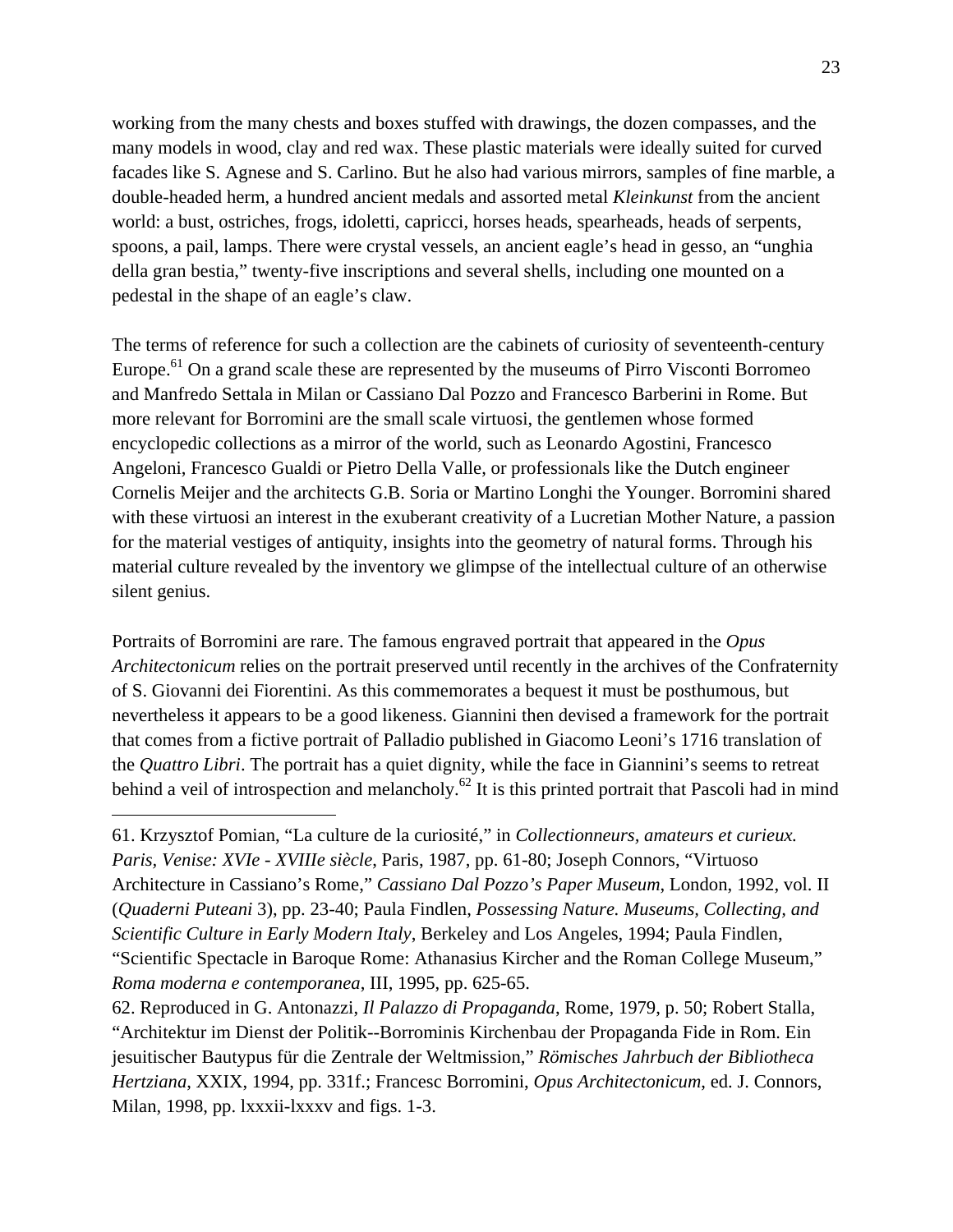when he described Borromini:

Vestì sempre di nero, e quasi alla spagnuola, ma con parrucca, e basette.<sup>63</sup>

Pascoli never saw Borromini. We can come closer by looking at the descriptions of Passeri and Bernardo Borromini. They are not easy to interpret, except that they say he dressed formally, did not change according to fashion and always wore black. Passeri, writing less than a decade after Borromini's death, has the fuller description:

volle di continuo comparire col medesimo portamento e abito antico senza voler seguire l'usanza come si pratica giornalmente. Usò la randiglia spagnola e le rose tonde alle scarpe e nella medesima foggia le legacce alle gambe, e nel vestire non si diede a sforgi superflui; ma sempre però civilmente.  $64$ 

Bernardo Borromini says cryptically in 1685: vestiva alla romana anticha di robba fiorata.<sup>65</sup>

Borromini may have worn a Spanish collar but we should be cautious in reading a political semiotics of dress into his clothes. Black, in particular, was not limited to the Spanish world. Conservative gentlemen in both Protestant and Catholic countries began to wear exclusively black in the later sixteenth century. Of Burgundian origin, the fashion for black transcended political alignments, a phenomenon that has been called "color sharing by enemies." Black was worn equally in states in conflict with Spain, such as the Netherlands and Puritan England, and in lands under their rule, such as Naples and Milan.<sup>66</sup> It conveyed dignity and seriousness at a high level of society. Ripa's has *Nobility* clad in black.<sup>67</sup>

Black also came to be the color of melancholics, as in Hamlet's "inky cloak" and "customary suits of solemn black" (I.ii.77). It is Borromini's melancholy that is revealed, possibly cultivated, in his constant use of black. In some ways the diagnosis offered by the doctors at Borromini's death was an accurate one in terms of contemporary medicine: "pativa di umore malinconico--o come dicevano li medici di umore ipocondrico." Melancholy was a fashionable disease of creative people in the seventeenth century, the subject of subtle and learned treatises.<sup>68</sup> Borromini's practice of staying up all night sweating over problems in his drawings betrays the

<sup>63.</sup> Pascoli 1992 ed., p. 402. "Parucca" in this case means long hair not a wig, and "basette" a moustache not whiskers.

<sup>64.</sup> Passeri-Hess, p. 365.

<sup>65.</sup> Bernardo Borromini, in Connors, *Oratory*, p. 160.

<sup>66.</sup> See the fine treatment in John Harvey, *Men in Black*, Chicago, 1995, especially pp. 41-124. 67. Ripa, p. 384.

<sup>68.</sup> Lawrence Babb, *The Elizabethan Malady. A Study of Melancholia in Englihs Literature from 1580 to 1642*, East Lansing, Michigan, 1951; Raymond Klibansky, Erwin Panofsky and Fritz Saxl, *Saturn and Melancholy. Studies in the History of Natural Philosphy Religion and Art*, London, 1964.